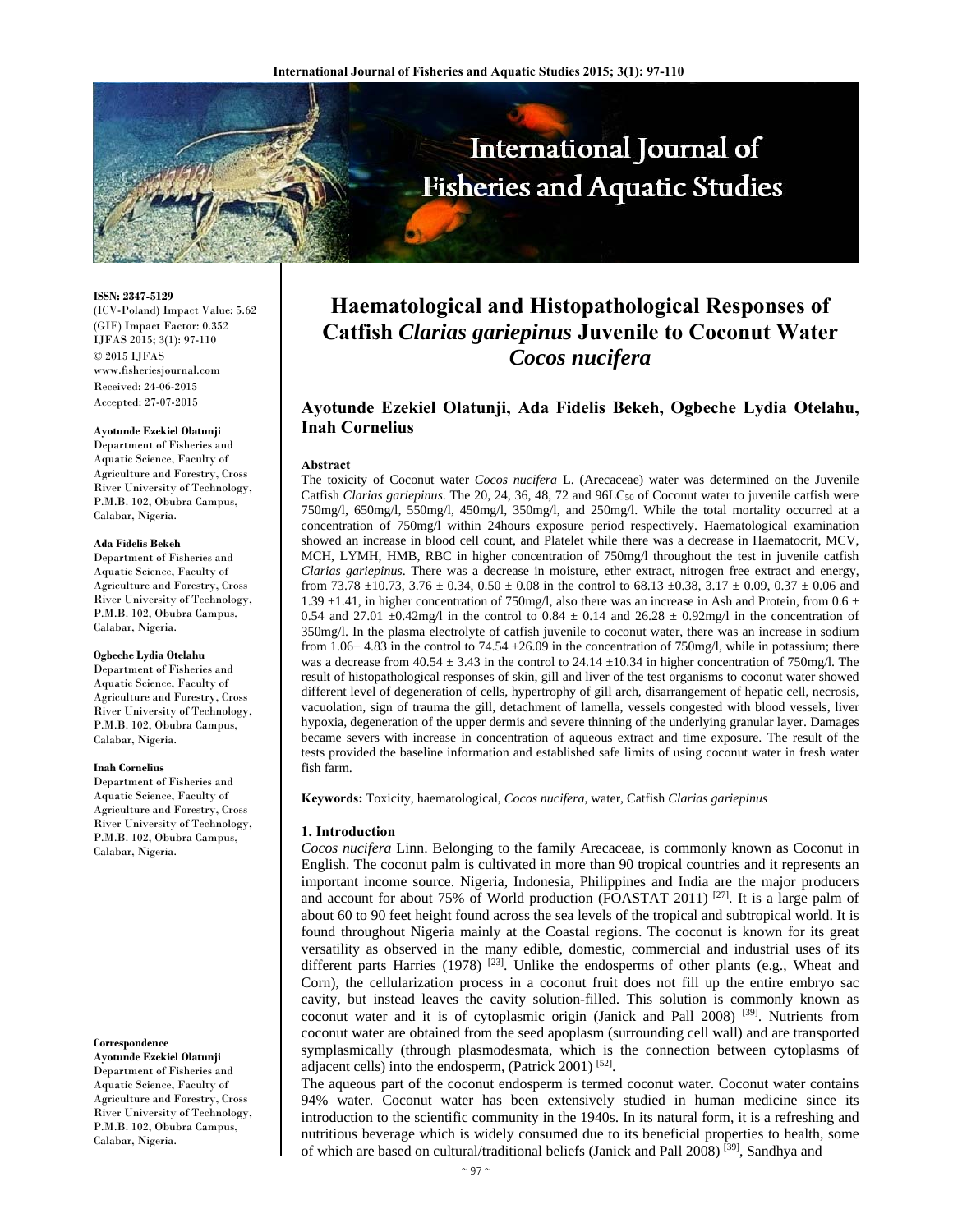Rajamohan 2008 [61], Asian and Pacific Coconut Community, APCC 1994 [14], Seow and Gwee 1984, George and Sherrington 1984 <sup>[32]</sup>, Campbell-Falck *et al.* 2000<sup>[19, 20]</sup>, Pummer *et al.* 2001<sup>[53]</sup>, and Anurag and Rajamohan 2003)<sup>[5]</sup>. It has certain traditional medicinal uses also. The whole coconut tree may be utilized, but the main products are obtained from the fruit: copra and oil, lauric acid, coconut milk, fiber, flour, coconut water (from immature fruit), The consumption of liquid albumen (or coconut water) of the immature coconut is so important to this country, that resulted in deployment of crops aimed mainly to this application, which does not happen in other producing countries. The increasing demand for natural and healthy foods is one factor that has raised the consumption of this drink that reaches around 350 million liters per year in fresh and industrialized form. Besides highly appreciated for its taste and freshness, it is considered an excellent natural isotonic, so it is also consumed for its nutritional qualities.

Despite consumption of green coconut water is very beneficial, the demand increasing for this product generates a very large amount of waste in places such beaches where the consumption of this drink is common. Although the solid endosperm or green coconut pulp is edible, generally only water is extracted from fresh fruit. It helps in avoiding the spots left after it and also a good way to avoid dehydration. Besides its nutritional role, coconut water also some active ingredients that have growth regulatory properties, e.g., cytokinin-type activity, (George and Sherrington 1984)  $[32]$ . Some of the most significant and useful components in coconut water are Cytokinins, which are a class of phytohormones Kende, and Zeevaart (1997) [40]. Other components found in coconut water include sugars, sugar alcohols, lipids, amino acids, nitrogenous compounds, organic acids and enzymes [Arditti (2008) Tulecke, *et al.* 1961; Santoso 1996; USDA 2009]  $[7, 69, 63, 71]$  and they play different functional roles in plant and human systems due to their distinct chemical properties. The present study aimed to establish the toxicity, haematological and Histological profile of *Cocos nucifera* water in juvenile Catfish *Clarias gariepinus.* 

# **2. Materials and Methods**

Two hundred live and apparently healthy juvenile Catfish *Clarias gariepinus* measuring 11.5 - 14.6 cm total length and 65.6 - 112.4 g weight were identified using taxonomic key of Reed *et al*. (1967). The specimen used for the experiment was collected from Cross River University of Technology fish farm at Calabar, Obubra Campus. The specimen was acclimated for 1 week in the laboratory inside transparent, rectangular glass tanks (75 x 45 x 45 cm) of 121.5 L capacity. The tanks were filled with 50 L unchlorinated well water. The fish was fed to apparent satiation twice daily (0900 and 1600 h) with a commercial pelleted fish diet containing 35% crude protein during the acclimation period. Feeding was discontinued 48 h before the commencement of the experiment to minimize the production of wastes in the test container. The maximum admissible toxicant concentration established for adult tilapia was derived by multiplying a constant 0.01 - 0.1 by 96 h LC50 (Koesomadinata, 2000) [46].

# **2.1. Water quality analysis**

Water quality monitoring was done prior to the experiment, during the experiment and after the experiment. pH was determined using a digital pH meter (Mettle Toledo 320). The electrode was inserted into the bottle containing the water sample after standardization in different buffer, after which the reading was taken.  $DO<sub>2</sub>$  was measured using a digital, dissolved oxygen meter (Jenway, 9071) once in a day at 8.00 a.m. While, temperature was measured using a mercury inglass thermometer, which was placed in the medium inside the test container until reading was taken. The reading was taken at 10.00 a.m. on each day of the experiment.

## **2.2. Preparation of aqueous extract of Coconut water and acclimation of test fish**

240 mature fruits of coconut were purchased from the farmers around Obubra village, in Cross River State, Nigeria. The seed powder was prepared by opening the mature fruit of pawpaw and the fresh seeds extracted and were sun dried. The seeds were ground to a fine powder, using the coffle mill attachment of a Moulinex domestic food blender. The powder was kept in desiccators for later use in stock solutions. A preliminary range finding test was conducted to determine the toxicity level of pawpaw seed powder using standard method (American Public Health Association APHA, 1987).

## **2.3. Acute toxicity test**

The preliminary range finding test was conducted to determine the actual concentration for the test. One control and five tests in triplicates were set up for the experiment. Pawpaw seed powder was introduced randomly, and tested for 24 h, the behavior and mortality of the test fishes in each tank was monitored and recorded every 15 min for the first hour, once every hour for the next 3 h and every 4 h for the rest 24 h period. Eighteen (75 x 45 x 45 cm) glass tanks of 121.5 L capacity each were filled with 50 L aerated dechlorinated well water. Adult *O. niloticus* was batch-weighed with a toploading mettler balance (Mettler Toledo (K), and distributed randomly in triplicate per treatment. The glass tanks were covered with mosquito net to prevent fish from jumping out; there was no aeration, no water change nor feeding throughout the test. This was done prior to the introduction of the toxicant. The toxicant was introduced at 2, 4, 6, 8 and 10 mg/l with a control of 0 mg/l in triplicate. The test lasted for 24 h.

The definitive test was conducted using concentration of 4.0, 4.2, 4.4, 4.6, 4.8 and 5.0 mg/l of pawpaw seed powder earlier determined for the range finding test. This test comprised one sublethal toxicity test according to the standard method/procedures (American Public Health Association, 1987). Fish mortality was monitored and recorded hourly for the first 4 h, 4 h for the next 24 h, and subsequently every 24 h, for the next 96 h. The inability of fish to respond to external stimuli was used as an index of death. Apart from monitoring and recording fish mortality the fish behaviour such as erratic swimming, air gulping, loss of reflex, discolouration, and molting was monitored.  $LC_{50}$ , which is the concentration of pawpaw seed powder, estimated to be lethal to 50% of test organism after exposure time of 96 h, was determined graphically using probit transformation (Herwig, 1979; USEPA, 2000) <sup>[38, 78]</sup>. Haematological examination of fish followed the method described by Svobodova *et al*. (1991) [70]. The moisture, ash and other extracts like crude fibre, crude fat, and protein were then determined using standard methods  $(AOAC, 1990)$  <sup>[7]</sup>. Nitrogen was determined by the microkjedahl method (Pearson, 1976) and the crude protein was taken as  $N\%$  x 6.25 (constant factor) where N is equal to Nitrogen content per 100g sample. Total carbohydrate was determined using the phenol-sulphuric acid method (Adeyeye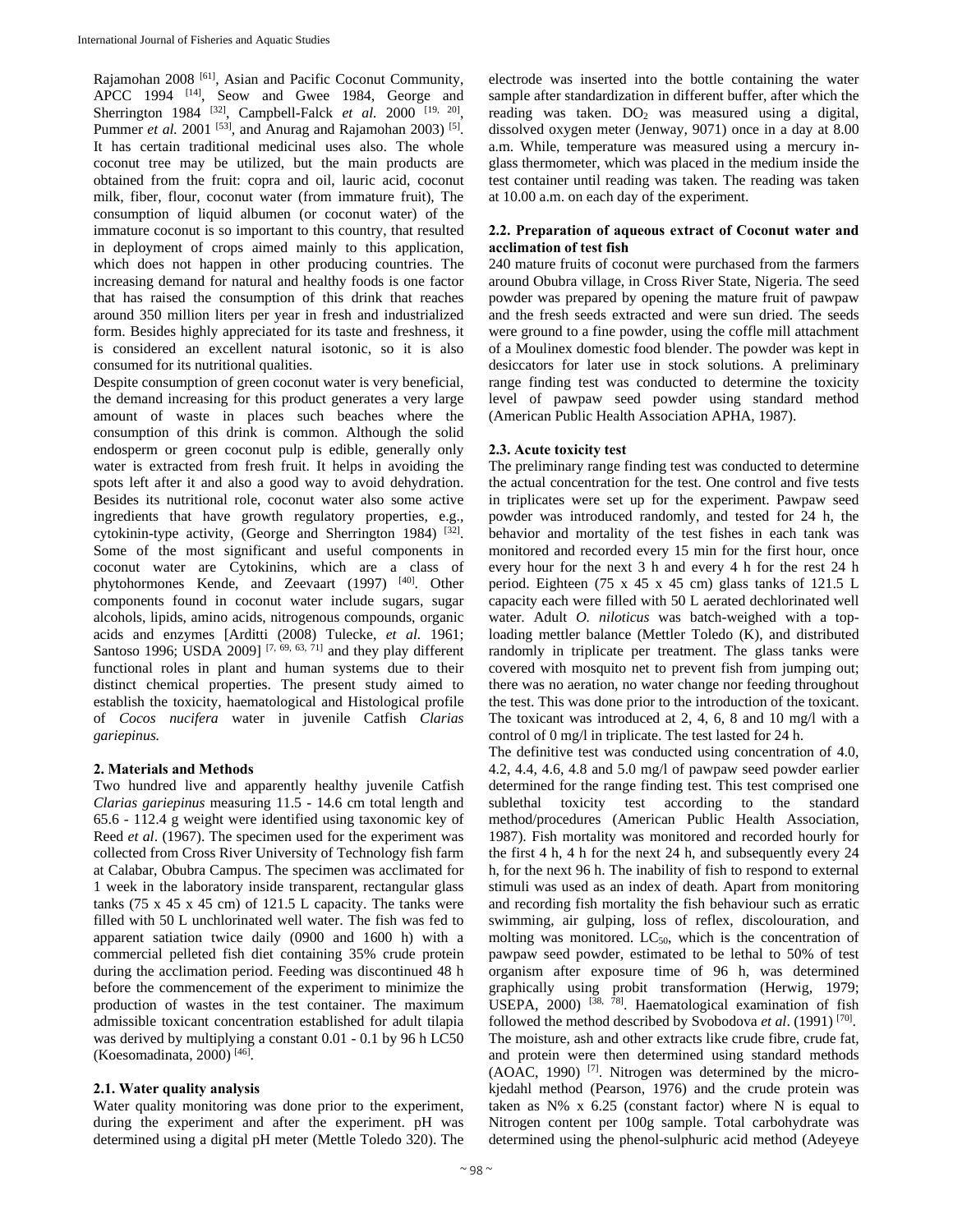and Faleye,  $2004$ )<sup>[4]</sup>. The crude fibre was obtained by dry ashing of the sample at  $550^{\circ}$ C dissolved in 10% HCl(25ml) and 5% Lanthanum Chloride (2ml) boiled, filtered and made up to standard volume with distilled water. Na and K were determined by the Jenway 1997, Flame photometer method. Phosphorus was determined using the spectronic 20 calorimeter by the phosphovando molybdate method (AOAC, 1990) and (Dubois *et al.,* 1956). Ca and Mg were obtained by EDTA method (Ademoroti, 1996) [3], while the heavy metals were determined using atomic absorption spectrophotometer.

## **2.4. Heamatological Analysis**

Blood (1-2ml) was sampled from groups of fish by inserting a syringe into the vertebral caudal blood vessel. The blood was empty into 5ml heparinized blood bottles treated with Ethyl Diamine Tetracetic Acid (EDTA). Blood samples were centrifuged (1500g for 20 min) to obtain plasma. Plasma samples were stored -20°C until analysis of mineral content. Plasma mineral contents  $(Na^+, K^+, \cdot)$  were measured in Lloyt Na/K analyser by ISE method. Dietary pH was measured as described by Tarakci. Dry matter (105°C, overnight), ash (550°C, overnight), crude protein (nitrogenx6.25, Gerhard Kjeldatherm, Königswinter, DE), ether extract (Velp Scientifica 148 Solvent Exractor Milan, IT), crude fiber (Ancom 220, Fiber Analyzer.

#### **2.5. Blood Cell Count**

System KX-2INTM Automated Hematology Analyzer was used in blood cell count, the KX-2IN is an ideal hematology analyzer for a clinical satellite laboratory or research testing. It provide a CBN with 17reportable parameter and 3-part WBC differential,

#### **2.6. Histopathological Analysis of Test Organs**

At the end of the experiment one fish per each treatment that is one fish per level of concentration was sampled after 96hours of exposure for histopathological analysis. The fish were killed with a blow on the head using a mallet and dissecting kits the gill, liver and skin were successfully removed. The organs were weighed and submersed in 10% formalin for three days after which tissue was dehydrated in periodic acid Schiff's reagent (PAS) following the methods of Hughes and Perry (1976).

The organ was then embedded in malted wax. The tissues were sectioned into thin section (5.7um) by means of rotatory microtone and were being dehydrated and stain with Harris haematoxylin - eosin (H- and E) stain. Bancroft and cook (1994), using microtone and each section was cleared by placing warm water  $(38<sup>0</sup>c)$ , Where it was picked with clean slides and oven-dried at  $58^\circ$ c for 30minutes to meet the wax. The slide containing sectional materials/tissue was cleared using xylene and graded level of 50%, 70%, 90%, 95%, and 100% alcohol for two minutes each. The section was stained in haematoxylin -eosin for ten minutes. The stained slide was observed under a light microscope at varying X 100 - 500 magnification, section was examined and photographed using an Olympus BH2 microscope filled with photographic attachment (Olympus C<sub>35</sub> AD<sub>4</sub>), a camera (Olympus C<sub>40</sub> AB<sub>-4</sub>) and an automated light experience unit (Olympus pm (35p).

## **2.7. Statistical analysis**

All results were collated and analysed using computerized, probit and logit analysis (Lichfielf and Wilcoxon, 1949). The median lethal concentration  $LC_{50}$  at selected period of

exposure, and an associated 95% confidence interval for each replicate toxicity test was subjected to logit and probit analysis (Finney, 1971) using Statistical Package for Social Sciences (SPSS) 17.0 for Windows Vista.

# **3. Results**

## **3.1. Toxicity**

The 96 hour LC<sub>50</sub> of coconut water to juvenile catfish *(Clarias*) *gariepinus*) is presented in table 1 is 250mg/l and the graphical method of determination of  $LC_{50}$  is presented in Figure 1-6 and the concentration of the 100% fish is 750mg/l. The percentage cumulative mortality of coconut water to juvenile catfish *Clarias* gariepinus is presented in table 2 and 3. And fig4 to 9 the values are 0,250,350,450,550,650 and 750mg/l the concentration of the treatment required bringing about 50percent mortality of *Clarias gariepinus* juvenile within 96 hour period. The admissible toxicant concentration of 2.5 - 25mg/l established for juvenile Catfish, was derived by multiplied the  $96$ -hLC<sub>50</sub> with an application factor of between 0.1 -0.01 according to *Koemsomadinata (1980)* [41]

**Table 1:** The LC50 value for Cocos nucifera to Catfish juveniles

| S/n | Time             | $LC_{50}$  | <b>MATC</b>            |
|-----|------------------|------------|------------------------|
|     | 20 <sub>hr</sub> | $750$ mg/l | $7.5mg/1 - 75mg/1$     |
|     | 24 <sub>hr</sub> | $650$ mg/l | $6.5$ mg/l $-65$ mg/l  |
|     | 36 <sub>hr</sub> | 550mg/l    | $5.5mg/1 - 55mg/1$     |
|     | 48hr             | $450$ mg/l | $4.5mg/1 - 45mg/1$     |
|     | 72 <sub>hr</sub> | $350$ mg/l | $3.5mg/l - 35mg/l$     |
|     | 96hr             | $250$ mg/l | $2.5$ mg/l - $25$ mg/l |

The acute toxicity of *Cocos nucifera* increases with increase in concentration with time. The total mortality 0f catfish juveniles occurred at a concentration of 750mg/l of coconut water. The maximum toxicant concentration of 2.5mg/l-7.5mg/l established for catfish juveniles was derived by multiplying the 96 hours  $LC_{50}$ 

## **3.2. The method of determination of LC50 using graphical method**



Fig 4: Determination of LC<sub>50</sub> Of Coconut water to juvenile catfish (*Clarias gariepinus*) at 20hr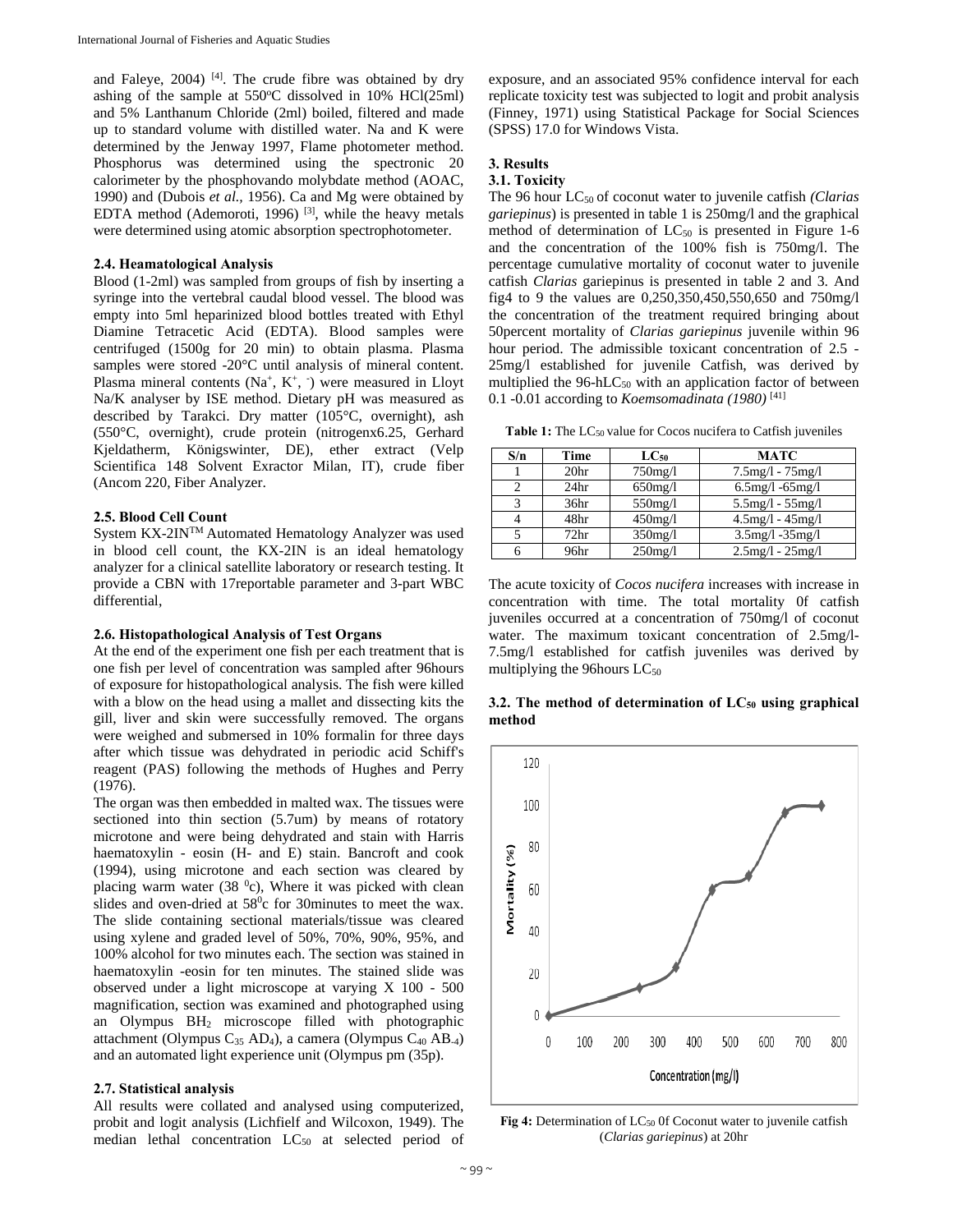

Fig 5: Determination of LC<sub>50</sub> of coconut water to juvenile catfish (*Clarias gariepinus*) at 24hrs



**Fig 6:** Determination of LC50 of juvenile Catfish (*Clarias gariepinus*) to coconut water at 36hrs



Fig 7: Determination of LC<sub>50</sub> of Coconut water to Juvenile catfish (*Clarias gariepinus*) at 48hrs



Fig 8: Determination of LC<sub>50</sub> of Coconut water to Juvenile catfish (*Clarias gariepinus*) at 72hrs



**Fig 9:** Determination LC50 coconut water to juvenile catfish *(Clarias gariepinus)* at 96hrs

# **3.3. Observation of Range finding Test of Catfish Juvenile**  *Clarias gariepinu***s Exposed to coconut water**

The change in the behavior of catfish juveniles observed in the range finding test is summarized in Table 2. During the range finding test, juveniles of *Clarias gariepinus* exposed to coconut water exhibited different behaviors in relation to concentration, such as air gulping, molting erratic swimming, loss of reflex, operculum movement, fin movement, discoloration. The abnormal behavior displayed by the fish exposed to *Cocos nucifera* increased with increasing concentration.

## **3.4. Observation of definitive Test of Catfish juvenile exposed to Coconut**

**E**rratic swimming was observed in the fish; they also exhibited discoloration, loss of reflex air gulping. The behavioral change observed from the definitive test are summarized in table 3. Discloration was observed to be directly proportional to the increase in the concentration of the coconut water and duration exposure.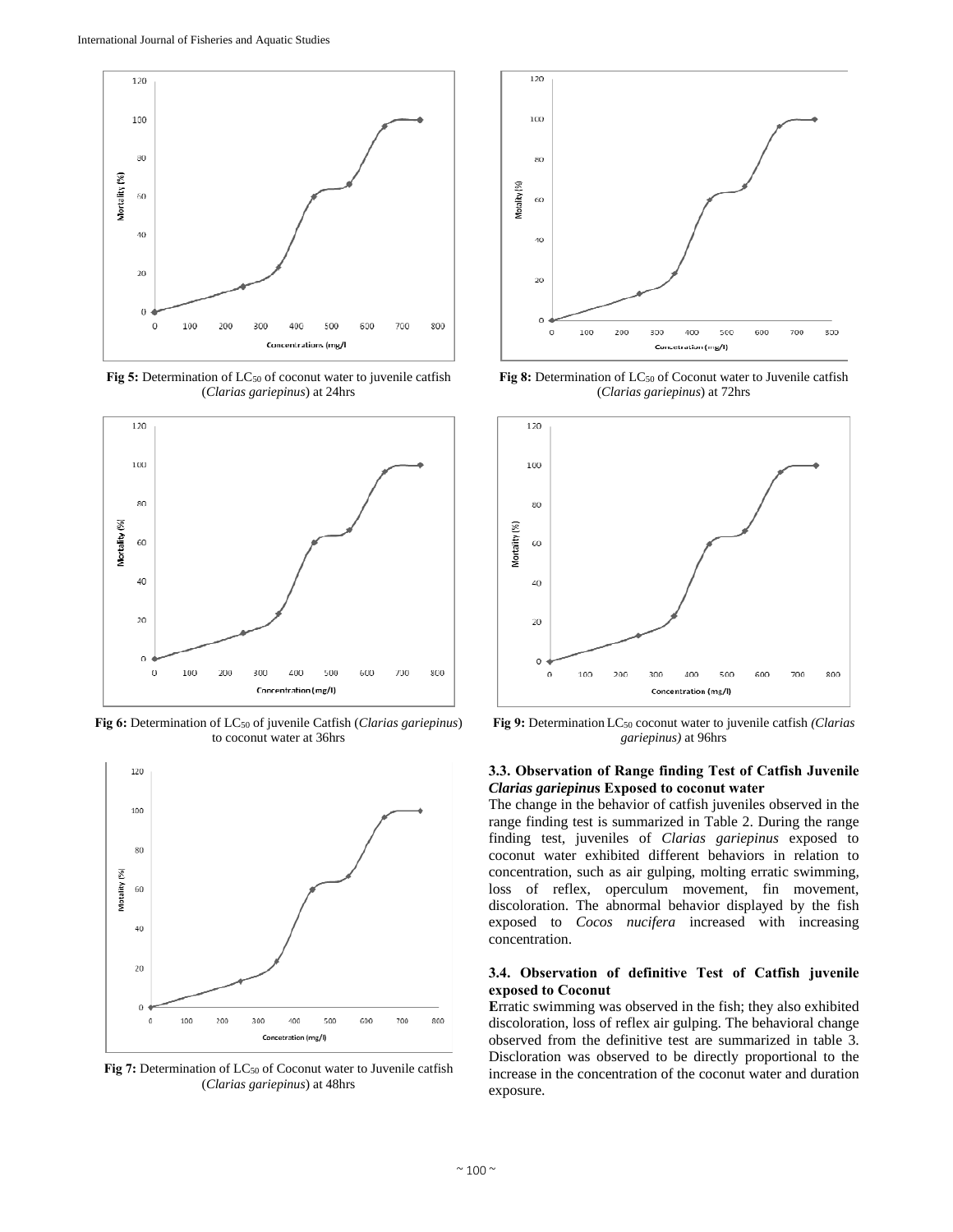| Conc       | Weight (Gm)               | <b>Standard Lenght</b> | Conc                   | Weight (Gm)      | <b>Standard Lenght</b> |  |  |  |
|------------|---------------------------|------------------------|------------------------|------------------|------------------------|--|--|--|
|            | <b>Range Finding Test</b> |                        | <b>Definitive Test</b> |                  |                        |  |  |  |
| 0mg/l      | $61.10 \pm 6.4$           | $18.70 \pm 0.4$        | 0mg/l                  | $61.110\pm 6.39$ | $18.89 + 0.38$         |  |  |  |
| $150$ mg/l | $66.50 \pm 5.2$           | $20.47 \pm 1.9$        | $250$ mg/l             | $66.50 + 5.22$   | $20.47 \pm 1.93$       |  |  |  |
| $350$ mg/l | $66.03 + 6.8$             | $19.51 \pm 0.9$        | $350$ mg/l             | $66.04 + 5.6.78$ | $19.52 + 0.95$         |  |  |  |
| $450$ mg/l | $64.03 + 4.7$             | $19.57 \pm 0.7$        | $450$ mg/l             | $64.03\pm4.75$   | $19.57 + 0.67$         |  |  |  |
| $600$ mg/l | $57.33 + 6.5$             | $18.72 \pm 0.7$        | $550$ mg/l             | $57.34 \pm 6.55$ | $18.72 + 070$          |  |  |  |
| $750$ mg/l | $61.97 \pm 7.0$           | $18.68 \pm 1.2$        | $650$ mg/l             | $60.80 \pm 7.19$ | $18.69 \pm 1.16$       |  |  |  |
| $900$ mg/l | $63.67 \pm 6.3$           | $19.42 \pm 0.8$        | $750$ mg/l             | $63.36 \pm 1.40$ | $19.14 \pm 1.12$       |  |  |  |

**Tables 4:** Length-Weight Relationship and Condition Factors of Catfish (*Clarias Gariepinus*)

**Table 5:** Summary of Water Quality Parameter of Coconut Water to Catfish Clarias Gariepinus (Mean±Sd)

| Conc.                | Temp.(0 <sub>c</sub> ) | Do (M/L)             | Ph              |                  | Temp.(0 <sub>c</sub> ) | Do(M/L)         | Ph              |  |  |  |  |
|----------------------|------------------------|----------------------|-----------------|------------------|------------------------|-----------------|-----------------|--|--|--|--|
|                      |                        | <b>Range Finding</b> |                 | Conc.            | <b>Definitive</b>      |                 |                 |  |  |  |  |
| $T_{o(0mg/l)}$       | $25.67 \pm 0.58$       | $7.50 + 0.27$        | $6.64 + 0.15$   | $T_{o}$          | $24.67 + 11.15$        | $7.24 + 0.47$   | $7.17 \pm 0.33$ |  |  |  |  |
| $T_{1(150mg/l)}$     | $25.34 + 0.58$         | $7.27 + 0.38$        | $7.14 + 0.24$   | $T_{1(250mg/l)}$ | $25.34 + 0.58$         | $7.27 + 0.15$   | $7.19 + 0.21$   |  |  |  |  |
| $T_{2(30mg/l)}$      | $25.34 \pm 0.58$       | $7.17 \pm 0.11$      | $7.10 \pm 0.29$ | $T_{2(350mg/l)}$ | $25.10 + 0.90$         | $7.00 + 0.27$   | $7.09 + 0.22$   |  |  |  |  |
| $T_{39450mg/l}$      | $25.57 \pm 0.58$       | $6.88 + 0.37$        | $7.45 \pm 0.18$ | T(450mg/p)       | $25.34 \pm 0.58$       | $6.80 \pm 0.10$ | $7.27 \pm 0.11$ |  |  |  |  |
| $T_{4(600mg/l)}$     | $25.34 + 0.58$         | $5.77 + 0.47$        | $6.86 \pm 0.23$ | $T_{4(550mg/l)}$ | $24.34 + 0.58$         | $6.80 \pm 0.16$ | $8.35 \pm 0.39$ |  |  |  |  |
| 15(750mg/1)          | $25.00+0.00$           | $5.80 + 0.27$        | $6.87 + 0.20$   | $T_{5(650mg/l)}$ | $24.68 + 0.58$         | $7.07 \pm 0.25$ | $7.14 \pm 0.23$ |  |  |  |  |
| $\Gamma_{6(90mg/l)}$ | $25.67 \pm 0.58$       | $5.07 \pm 0.38$      | $7.40 + 0.20$   | $T_{6(750mg/l)}$ | $25.00 \pm 1.00$       | $7.10 \pm 0.31$ | $8.27 \pm 0.21$ |  |  |  |  |

**Table 2:** Percentage Cumulative Mortality of *Clarias garepinus* Exposed to Coconut Water (Range Finding Test)

| Trt/conc   | 15mins         | 30mins         | 45mins         | 60mins         | 2hrs  | 3hrs           | 4hrs     | 6hrs     | 8hrs     | 10hrs    | 16hrs | 20hrs    | 24hrs |
|------------|----------------|----------------|----------------|----------------|-------|----------------|----------|----------|----------|----------|-------|----------|-------|
| 0mg/l      | $\overline{0}$ | $\Omega$       | $\Omega$       | $\Omega$       |       | $\overline{0}$ | $\Omega$ | $\theta$ | $\Omega$ | $\Omega$ |       | $\Omega$ |       |
| 150mg/l    | $\theta$       | $\Omega$       | $\overline{0}$ | $\overline{0}$ |       | $\Omega$       | $\Omega$ | $\theta$ | $\Omega$ | $\Omega$ |       |          |       |
| $300$ mg/l | $\overline{0}$ | $\Omega$       | $\Omega$       | $\Omega$       |       | $\Omega$       | $\Omega$ | $\theta$ | $\Omega$ |          |       | $\Omega$ |       |
| $450$ mg/l | $\Omega$       | $\Omega$       | $\Omega$       | 3.34           | 6.67  | 6.67           | 13.34    | 13.34    | 13.34    | 16.67    | 20    | 20       | 20    |
| $600$ mg/l | $\theta$       | $\Omega$       | $\Omega$       | 3.34           | 13.34 | 16.67          | 16.67    | 16.67    | 16.67    | 23.34    | 23.34 | 33.34    | 33.34 |
| $750$ mg/l | $\theta$       | $\theta$       | 3.34           | 6.67           | 16.67 | 16.67          | 26.67    | 26.67    | 33.34    | 36.67    | 36.67 | 43.34    | 46.67 |
| $900$ mg/l | $\overline{0}$ | $\overline{0}$ | 3.34           | 13.34          | 26.67 | 30.0           | 36.67    | 43.34    | 50       | 70       | 76.67 | 90       | 93.34 |

**Table 3:** Percentage Cumulative Mortality of *Clarias garepinus* Exposed to Coconut Water (Definitive Test)

| Conc.       | 1 <sub>hr</sub> | 2hrs     | sss3hrs        | 4hrs  | 6hrs     | 8hrs     | 2hrs     | 16hrs    | 20hrs    | 24hrs    | 36hrs    | 48hrs    | 72hrs        | 96hrs |
|-------------|-----------------|----------|----------------|-------|----------|----------|----------|----------|----------|----------|----------|----------|--------------|-------|
| Omg/l       | $\theta$        | $\theta$ | $\theta$       | 0     | $\theta$ | $\theta$ | $\Omega$ | $\Omega$ | $\theta$ | $\theta$ | $\Omega$ | $\Omega$ | $\mathbf{0}$ | 0     |
| $250$ mg/l  | $\theta$        | $\theta$ | $\overline{0}$ | 0     | $\Omega$ | $\theta$ | $\Omega$ | $\theta$ | 3.34     | 6.67     | 10       | 10       | 13.34        | 13.34 |
| $350$ mg/l  | $\theta$        | $\Omega$ | 3.34           | 3.34  | 6.67     | 10       | 10       | 10       | 13.34    | 13.34    | 16.67    | 16.67    | 23.34        | 23.34 |
| $450$ mg/l  | $\theta$        | $\Omega$ | $\theta$       | 3.34  | 10       | 23.34    | 23.34    | 23.34    | 26.67    | 26.67    | 33.34    | 40       | 40           | 60    |
| 550mg/l     | $\Omega$        | $\theta$ | $\theta$       | 0     | $\theta$ | 6.67     | 13.34    | 20       | 20       | 33.34    | 40       | 46.67    | 60           | 66.67 |
| $650$ mg/l. | $\theta$        | 3.34     | 13.34          | 16.67 | 16.67    | 20       | 33.34    | 33.34    | 43.34    | 50       | 66.67    | 70       | 76.67        | 96.67 |
| 750mg/l.    | 3.34            | 13.34    | 30             | 63.34 | 30       | 46.67    | 50       | 50       | 53.34    | 63.34    | 76.67    | 83.34    | 86.67        | 100   |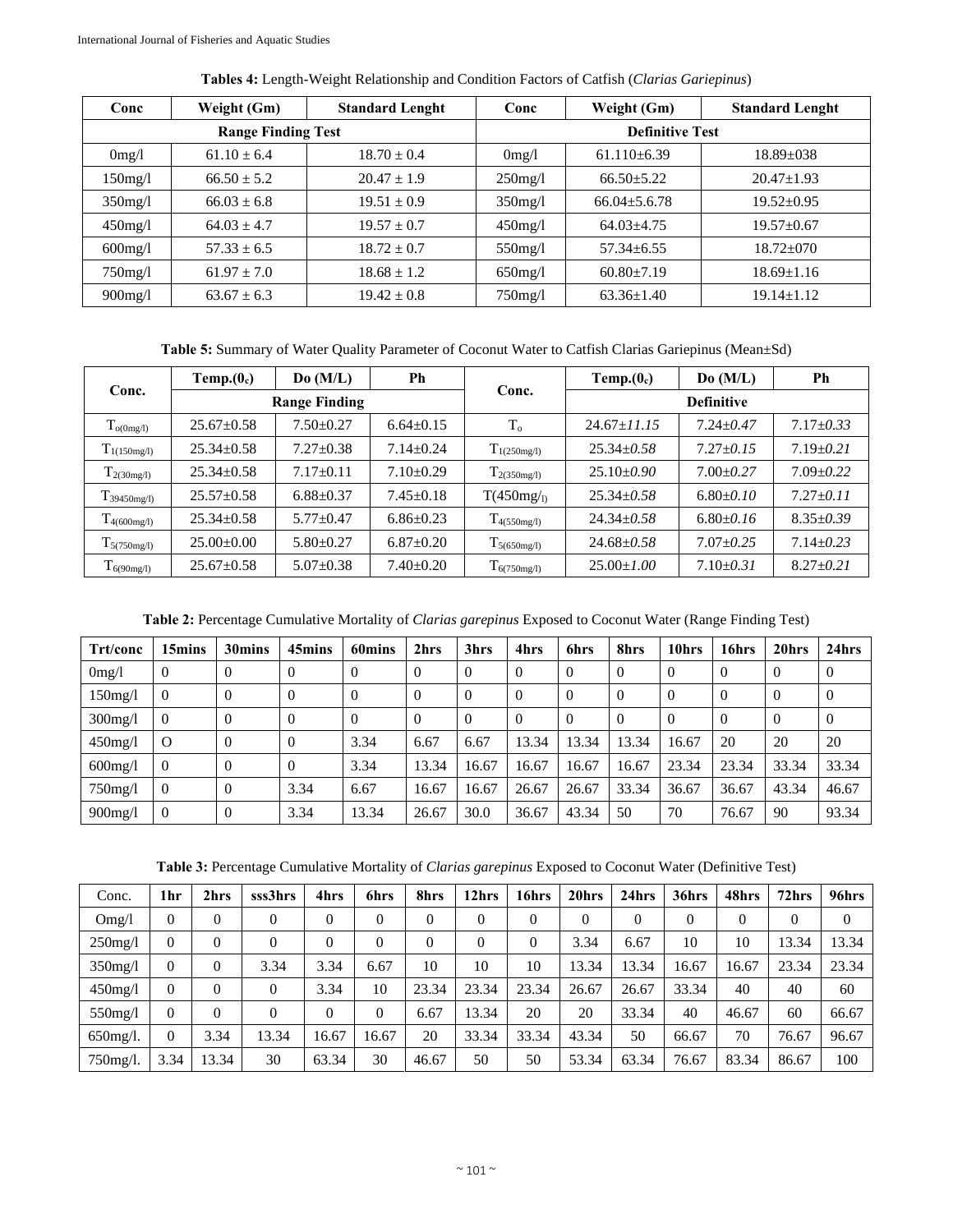| $\mathrm{conc}.\mathrm{mg}/\mathrm{l}$ | $\widehat{\mathbf{d}}$<br>$_{\rm cell}$<br>White blood | $\widehat{\mathbf{d}}$<br>$_{\rm cel}$<br>blood<br>Red | (10/3)<br>Haemoglobin | $(\%)$<br>Haematocript | $\bm{\widehat{\epsilon}}$<br>Σ | (pg)<br>oglobir<br>cell h<br>Mear | $\widehat{\mathbf{d}}$<br>Platelet | $\mathcal{E}(\mathcal{E})$<br>Lymphocyte | MCH               | SM<br>RCD         |                   |
|----------------------------------------|--------------------------------------------------------|--------------------------------------------------------|-----------------------|------------------------|--------------------------------|-----------------------------------|------------------------------------|------------------------------------------|-------------------|-------------------|-------------------|
| $\overline{0}$                         | 1.69±33.96                                             | $6.37 \pm 6.87$                                        | $9.63 \pm 2.44$       | $25.27 \pm 5.59$       | $1.23 \pm 8.24$                | $46.50 \pm 1.60$                  | $1.98 \pm 16709.68$                | $97.700 \pm 0.45$                        | $37.94 \pm 1.50$  | $39.30 \pm 2.44$  | $11.10 \pm 0.52$  |
| 250                                    | $1.48 \pm 25.12$                                       | $1.61 \pm 3.58$                                        | $8.60 \pm 1.21$       | $19.47 \pm 3.75$       | $1.18 \pm 2.48$                | $52.43 \pm 3.57$                  | $4.65 \pm 12182.09$                | $91.84 \pm 4.22$                         | $44.60 \pm 2.26$  | $59.64 \pm 8.44$  | $19.03 \pm 0.56$  |
| 350                                    | $1.97 \pm 103.87$                                      | $9.50 \pm 9.70$                                        | $6.60 \pm 2.08$       | $10.37 \pm 11.55$      | $1.01 \pm 11.15$               | $16.44 \pm 28.47$                 | $5.61 \pm 20802.64$                | $31.77 \pm 55.02$                        | $14.33 \pm 24.82$ | $16.70 \pm 28.92$ | $51.54 \pm 27.78$ |
| 450                                    | $1.60 \pm 18.73$                                       | $1.21 \pm 1.05$                                        | $7.80 \pm 1.90$       | $20.06 \pm 3.45$       | $1.20 \pm 2.53$                | $45.50 \pm 4.79$                  | $1.80 \pm 13568.09$                | $95.70 \pm 2.06$                         | $37.74 \pm 3.75$  | $46.20 \pm 15.6$  | $20.50 \pm 4.44$  |
| 550                                    | $1.77 \pm 13.98$                                       | $2.09 \pm 4.60$                                        | $11.40 \pm 2.36$      | $22.94 \pm 4.58$       | $1.10 \pm 5.72$                | $56.53 \pm 18.67$                 | $6.72 \pm 41315.98$                | $93.30 \pm 5.70$                         | $51.60 \pm 18.41$ | $24.54 \pm 21.39$ | $20.37 \pm 9.38$  |
| 650                                    | $1.97 \pm 70.35$                                       | $5.27 \pm 7.35$                                        | 1.97±3.40             | $6.24 \pm 8.87$        | $1.90 \pm 69.10$               | $14.37 \pm 24.28$                 | $6.87 \pm 3592.12$                 | $31.20 \pm 54.04$                        | $12.00 \pm 20.97$ | $11.00 \pm 19.05$ | $3.90 \pm 6.75$   |
| 750                                    | $1.14 \pm 100.06$                                      | $1.30 \pm 1.12$                                        | $5.47 \pm 4.77$       | $15.03 \pm 13.08$      | $1.07 \pm 66.78$               | $28.00 \pm 22.59$                 | $3.60 \pm 3377.86$                 | $64.84 \pm 56.16$                        | $24.20 \pm 20.97$ | $22.00 \pm 19.06$ | $10.2 \pm 8.87$   |

**Table 6:** The Summary of effect of coconut water on haematological parameters of juvenile catfish *Clarias gariepinus* (Mean±SD)

**Table 7:** Summary of effect of coconut water on Biochemical parameters of catfish *Clarias gariepinus* r (Mean ± SD)

| Treatment  | Moisture $(\% )$ | Fibre $(\% )$  | Protein $(\% )$   | Ether Extract $(\% )$ | Ash $(\% )$     | Nitrogen Free Extract (%) | Energy (kcal/100g) |
|------------|------------------|----------------|-------------------|-----------------------|-----------------|---------------------------|--------------------|
| 0mg/l      | 73.78±10.73      | $00.00 \pm 00$ | $27.01 \pm 0.42$  | $3.76 \pm 0.34$       | $0.62 \pm 0.54$ | $0.50 + 0.08$             | $1.44 \pm 2.10$    |
| $250$ mg/l | $64.24 \pm 6.37$ | $00.00 \pm 00$ | $27.72 \pm 1.22$  | $2.82 \pm 0.67$       | $0.85 \pm 0.47$ | $0.37 \pm 0.17$           | $1.41 \pm 1.55$    |
| $350$ mg/l | $69.52 \pm 0.74$ | $00.00 \pm 00$ | $26.33 \pm 1.17$  | $3.13 \pm 0.18$       | $0.88 \pm 0.09$ | $0.73 + 0.15$             | $1.36 \pm 1.87$    |
| $450$ mg/l | $69.80 \pm 1.39$ | $00.00 \pm 00$ | $26.28 \pm 0.92$  | $2.1 \pm 0.58$        | $0.84 + 0.14$   | $0.26 \pm 0.04$           | $1.35 \pm 1.72$    |
| $550$ mg/l | $68.73 \pm 0.65$ | $00.00 \pm 00$ | $27.06 \pm 0.18$  | $3.22 \pm 0.14$       | $0.84 + 0.44$   | $0.37+0.58$               | $9.33 \pm 68.07$   |
| $650$ mg/l | $68.74 \pm 0.58$ | $00.00 \pm 00$ | $27.229 \pm 1.12$ | $3.09 + 0.58$         | $0.89 \pm 0.09$ | $0.46 + 0.78$             | $1.34 \pm 4.50$    |
| $750$ mg/l | $68.13 \pm 0.38$ | $00.00 \pm 00$ | $27.42 \pm 0.46$  | $3.17 \pm 0.09$       | $0.88 \pm 0.12$ | $0.37 \pm 0.06$           | $1.39 \pm 1.41$    |

**Table 8:** Summary on plasma electrolyte of Catfish to coconut water

| <b>Treatments</b> | Sodium Na (Mmol)  | Potassium K (Mmol) |
|-------------------|-------------------|--------------------|
| 0mg/l             | $1.06 \pm 4.83$   | $40.54 \pm 3.43$   |
| $250$ mg/l        | $73.76 \pm 5.49$  | $38.77 \pm 5.66$   |
| $350$ mg/l        | $67.27 \pm 11.32$ | $36.34 \pm 12.62$  |
| $450$ mg/l        | $1.10 \pm 74.57$  | $56.40 \pm 44.23$  |
| $550$ mg/l        | $55.77 \pm 17.57$ | $30.17 \pm 3.65$   |
| 650mg/l           | $70.24 \pm 36.69$ | $22.34 \pm 4.17$   |
| $750$ mg/l        | 74.54±26.09       | $24.14 \pm 10.34$  |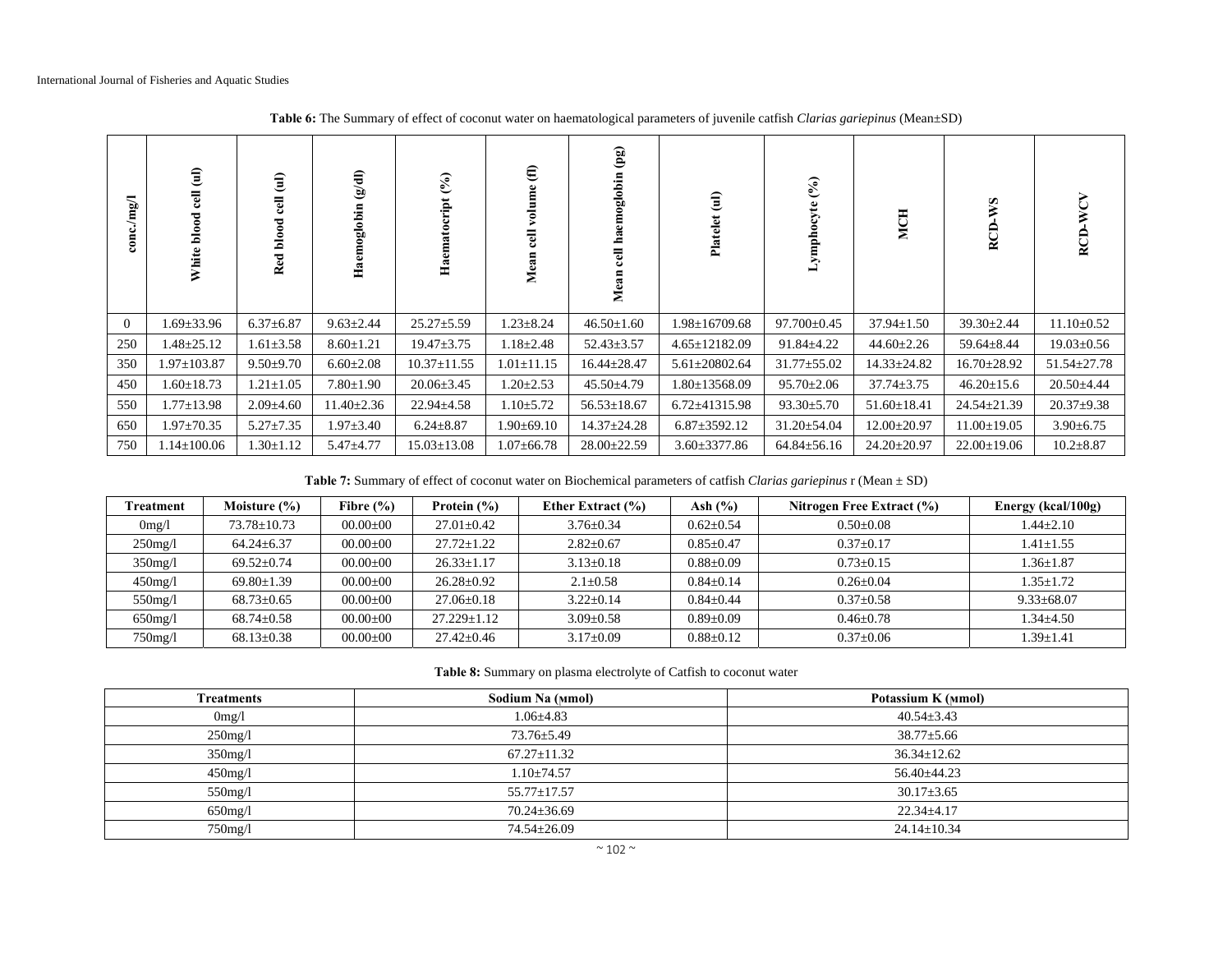| <b>Behavior/Exposure Time</b> | 12 <sub>hrs</sub>         | 16hrs                     | 20hrs                      | 24hrs                       |
|-------------------------------|---------------------------|---------------------------|----------------------------|-----------------------------|
| Concentration $((Mg/I))$      | O 150 300 450 600 750 900 | O 150 300 450 600 750 900 | O 150 300 450 600 7509 900 | O 150 300 450 600 750 9 900 |
| Air Gulping                   | $- - + +$<br>$^{+}$       | $- + + + + + + +$         | $-+++++$                   | $- + + + + + +$             |
| <b>Erratic Swimming</b>       | -------                   | -------                   | $- + - - - - -$            | $- + - + - - -$             |
| Molting                       | -------                   | $- - - - + + -$           | $- + - + + + +$            | --------                    |
| Discoloration                 | -------                   | $- - - + - + +$           | $-+ - + + + +$             | $- + - - + + +$             |
| <b>Barbell Deformation</b>    | -------                   | -------                   | -------                    | -------                     |
| Tall beat frequency           | $- - + + - - -$           | -------                   | -------                    | $- + - - - - -$             |
| Excessive mucus secretion     | -------                   | -------                   | -------                    | -------                     |
| Operculum Movement            | $-+++++$                  | $- + - + + - +$           | $-+++ -+ +$                | $-+++++$                    |
| Loss of reflex                | $- - - + - - -$           | $- + - + + - +$           | $- - + - - + +$            | $- - - - + + + -$           |
| Fin movement                  | $- + + + - - -$           | $- + + + + + -$           | $- - + - - + +$            | $- + + + - + -$             |

# **Table 9:** Biological Monitoring of Catfish Juvenile of *Clarias gariepinus* Exposed to Differents Concentration of Coconut Water (Range finding Test)

**Table 10:** Behavioral Monitoring of Catfish Juvenile of *Clarias gariepinus* Exposed to Different Concentration of Coconut Water (Definitive Test)

| <b>Behavior/Exposure Time</b> |                          | 24hrs                    |                          |                          |                          |                          |                          |                          | 48hrs                    |                          |                          |                          |                          |                          | 72 <sub>hrs</sub>        |                          |                          |        |                          |                          |                          | 96hrs   |                          |                          |                          |                          |                          |                          |
|-------------------------------|--------------------------|--------------------------|--------------------------|--------------------------|--------------------------|--------------------------|--------------------------|--------------------------|--------------------------|--------------------------|--------------------------|--------------------------|--------------------------|--------------------------|--------------------------|--------------------------|--------------------------|--------|--------------------------|--------------------------|--------------------------|---------|--------------------------|--------------------------|--------------------------|--------------------------|--------------------------|--------------------------|
| Concentration $((Mg/I))$      | $\circ$                  | $50\,$<br>$\sim$         | 350                      | 450                      | 550                      | 650                      | 50<br>$\sim$             | $\circ$                  | $50\,$<br>$\sim$         | $50\,$<br>$\sim$         | 450                      | 550                      | 650                      | 50<br>$\overline{ }$     | $\circ$                  | 50<br>$\sim$             | $50\,$<br>$\sim$         | 450    | 550                      | 650                      | $50\,$<br>$\overline{ }$ | $\circ$ | 50<br>$\sim$             | $50\,$<br>$\sim$         | 450                      | 550                      | 50<br>Ö                  | 50<br>$\overline{ }$     |
| Air Gulping                   | $\sim$                   | $+$                      | $+$                      | $^+$                     |                          | $\overline{+}$           |                          | $\overline{\phantom{a}}$ | $\rightarrow$            |                          | $+$                      | $+$                      |                          |                          | $\sim$                   | $\sim$                   | <b>+</b>                 |        | $+$                      | $\overline{\phantom{0}}$ | $+$                      |         | $+$                      | $\pm$                    | $\pm$                    | $^+$                     | $^{+}$                   | $+$                      |
| <b>Erratic Swimming</b>       | $\sim$                   |                          | $\overline{\phantom{a}}$ | -                        | . .                      |                          | $\overline{\phantom{a}}$ | $\sim$                   | $\sim$                   | $\sim$                   | $\overline{\phantom{0}}$ | $\overline{\phantom{a}}$ | $\overline{\phantom{a}}$ | $\overline{\phantom{a}}$ | $\sim$                   | $\sim$                   |                          |        | <b>CONTRACTOR</b>        | $\overline{\phantom{a}}$ | $\overline{\phantom{a}}$ |         | $\sim$                   | $\sim$                   |                          | $^+$                     | $\overline{ }$           | $\sim$                   |
| Molting                       | $\overline{a}$           | $\overline{\phantom{a}}$ | $\overline{\phantom{a}}$ |                          | . .                      | $\overline{\phantom{a}}$ | $\overline{\phantom{a}}$ | $\overline{\phantom{a}}$ | $\overline{\phantom{a}}$ | $\overline{\phantom{a}}$ | $\overline{\phantom{a}}$ | $\overline{\phantom{a}}$ | $\overline{\phantom{a}}$ | $\overline{\phantom{a}}$ | $\sim$                   | $\overline{\phantom{0}}$ |                          | $\sim$ | $\overline{\phantom{a}}$ | $\overline{\phantom{a}}$ | $\overline{\phantom{0}}$ |         | $\sim$                   | $\overline{\phantom{a}}$ |                          | $\overline{\phantom{a}}$ | $\overline{\phantom{a}}$ | $\overline{\phantom{0}}$ |
| Discoloration                 | $\overline{a}$           |                          | $\overline{\phantom{a}}$ | -                        | . .                      | -                        | $\overline{\phantom{a}}$ | $\sim$                   | $\sim$                   | $\overline{\phantom{a}}$ | $\overline{\phantom{a}}$ | $\overline{\phantom{a}}$ | $\overline{a}$           | $\overline{\phantom{a}}$ | $\sim$                   | $\sim$                   |                          |        | $\overline{\phantom{a}}$ | $\overline{\phantom{a}}$ | $\overline{+}$           |         | $\sim$                   | $^+$                     |                          |                          | $\overline{ }$           | $\overline{\phantom{a}}$ |
| <b>Barbell Deformation</b>    | $\overline{a}$           | $\sim$                   | $\overline{\phantom{a}}$ | $\overline{\phantom{0}}$ | $\overline{\phantom{a}}$ | $\overline{\phantom{a}}$ | $\overline{\phantom{a}}$ | $\overline{\phantom{a}}$ | $\sim$                   | $\sim$                   | $\overline{\phantom{a}}$ | $\overline{\phantom{a}}$ | $\overline{a}$           | $\overline{\phantom{a}}$ | $\sim$                   | $\sim$                   |                          | $\sim$ | $\overline{\phantom{a}}$ | $\overline{\phantom{a}}$ | $^{+}$                   |         | $\sim$                   | $\sim$                   |                          |                          | $\overline{\phantom{a}}$ | $\sim$                   |
| Excessive mucus secretion     | $\sim$                   | <b>CONTRACTOR</b>        | -                        |                          | ۰.                       |                          | $\overline{\phantom{a}}$ | $\overline{\phantom{0}}$ | $\sim$                   |                          | $\sim$                   | $\overline{\phantom{a}}$ | $\overline{\phantom{a}}$ | $\overline{\phantom{a}}$ | $\overline{\phantom{a}}$ | $\sim$                   |                          |        | $\overline{\phantom{a}}$ | $\overline{\phantom{a}}$ | ۰                        |         | $\overline{\phantom{a}}$ | $\overline{\phantom{a}}$ |                          | $\sim$                   |                          | $\sim$                   |
| Tall beat frequency           | $\sim$                   | $\overline{\phantom{a}}$ | -                        | $\overline{\phantom{0}}$ | . .                      | -                        | $\overline{\phantom{a}}$ | $\overline{\phantom{a}}$ | $\sim$                   | $\overline{\phantom{a}}$ | $\overline{\phantom{a}}$ | $\overline{\phantom{a}}$ | $\overline{\phantom{a}}$ |                          | $\overline{\phantom{a}}$ | $\overline{\phantom{0}}$ | $\overline{\phantom{a}}$ |        | $\overline{\phantom{a}}$ | $\sim$                   |                          |         | $\overline{\phantom{a}}$ | $\overline{\phantom{a}}$ | $\overline{\phantom{a}}$ | $\overline{\phantom{a}}$ | $\overline{ }$           | $\sim$                   |
| Operculum Movement            | $\overline{\phantom{a}}$ | <b>CONTRACTOR</b>        | <b>1</b>                 | $\overline{\phantom{a}}$ | ۰.                       | $\overline{\phantom{a}}$ | $\overline{\phantom{a}}$ | $\overline{\phantom{a}}$ |                          |                          | $\sim$                   | $\overline{\phantom{a}}$ | $\overline{\phantom{a}}$ | $\overline{\phantom{a}}$ | $\sim$                   | $\sim$                   | $\overline{\phantom{a}}$ |        | $\overline{\phantom{a}}$ | $\sim$                   |                          |         | $\overline{\phantom{a}}$ | $\sim$                   | $\overline{\phantom{a}}$ |                          | $\overline{ }$           | $\sim$                   |
| Loss of reflex                | $\overline{a}$           | $\overline{\phantom{a}}$ | $\overline{\phantom{a}}$ |                          | $\overline{\phantom{a}}$ | $\overline{\phantom{a}}$ | $\overline{\phantom{a}}$ | $\overline{\phantom{a}}$ | $\overline{\phantom{a}}$ | $\overline{\phantom{a}}$ | $\overline{\phantom{a}}$ | $\overline{\phantom{a}}$ | $\overline{\phantom{a}}$ | $\overline{\phantom{0}}$ | $\overline{\phantom{a}}$ | $\sim$                   |                          |        | $\overline{\phantom{a}}$ |                          | $^{+}$                   |         | $\sim$                   |                          |                          | $\overline{\phantom{0}}$ |                          |                          |
| Fin movement                  | $\sim$                   | $^{+}$                   |                          | $+$                      |                          |                          |                          | $\overline{\phantom{a}}$ |                          |                          | $+$                      |                          |                          |                          | $\sim$                   | $\pm$                    | $^+$                     |        | $\overline{\phantom{0}}$ | $\pm$                    | $\overline{\phantom{a}}$ |         | $\overline{\phantom{a}}$ | $\sim$                   |                          | $\overline{\phantom{a}}$ | $\overline{\phantom{a}}$ | $\sim$                   |

**Table 11:** Histological changes in the liver of *Clarias gariepinus* exposed *Coconuut Water*

| Concentration (mg/l) | Figures 1-7 | <b>Histological changes</b>                                                                                                                           |
|----------------------|-------------|-------------------------------------------------------------------------------------------------------------------------------------------------------|
| Omg/l                |             | Normal hepatic tissue, showing normal hepatocytes with no architectural defect                                                                        |
| $250$ mg/l           |             | Section showing liver tissue with slightly degenerated blood vessel with central vein congested with red blood cell.                                  |
| $350$ mg/l           |             | Section showing normal appearance of the architectural pattern of the tissue but a section of the liver showing fatty changed probably due to hypoxia |
| $450$ mg/l           |             | Section showing ballooning of the hepatocytes and blood vessel congested with blood.                                                                  |
| $550$ mg/l           |             | Section showing degenerated liver, with thickening of the detachment of the lamella.                                                                  |
| 650mg/l.             |             | Section shows liver tissue with thickened reticular fibres, congested blood vessels with several prominent central vein containing red blood cell.    |
| $750$ mg/l.          |             | Section shows degenerated blood vessel with moderate fatty layer.                                                                                     |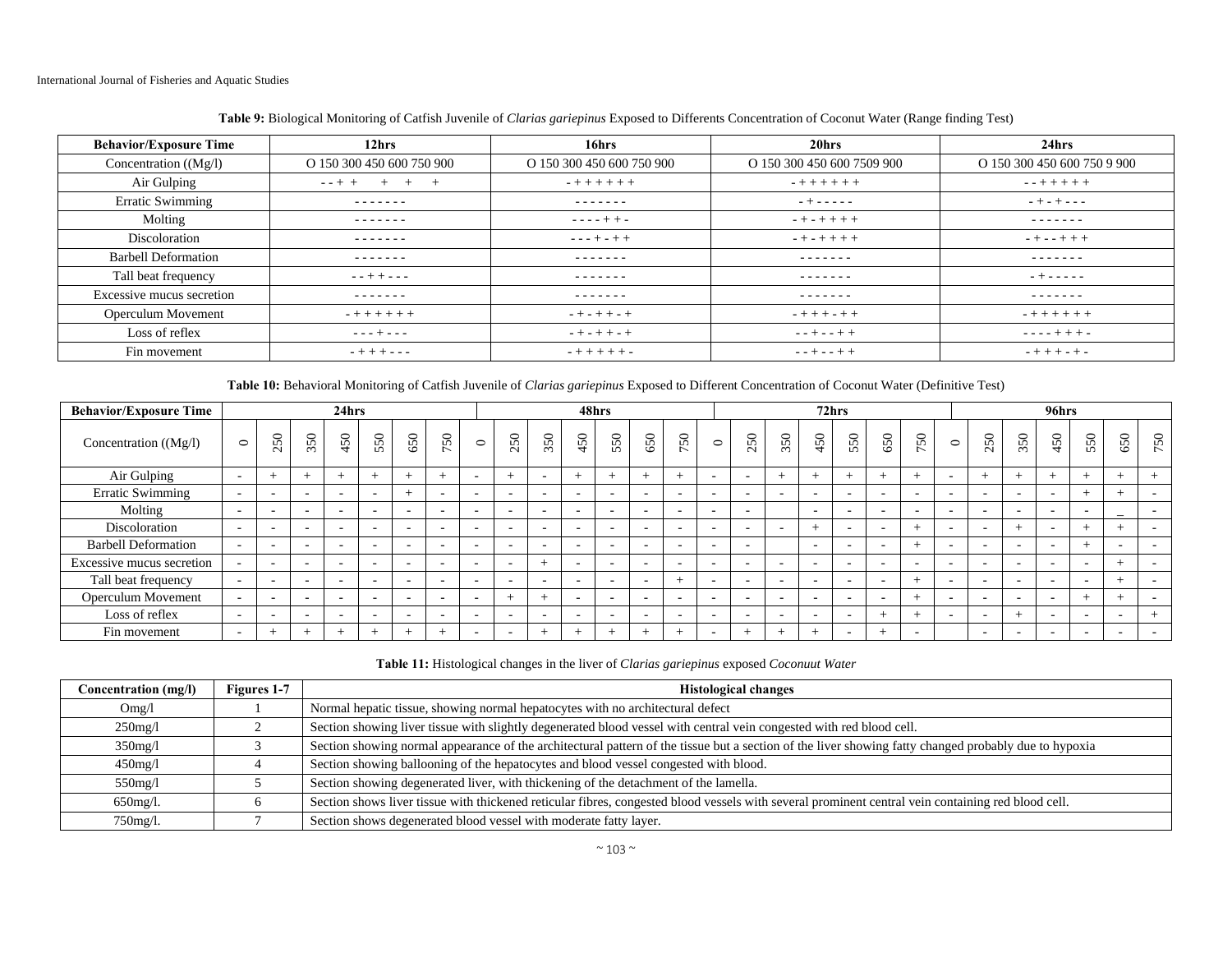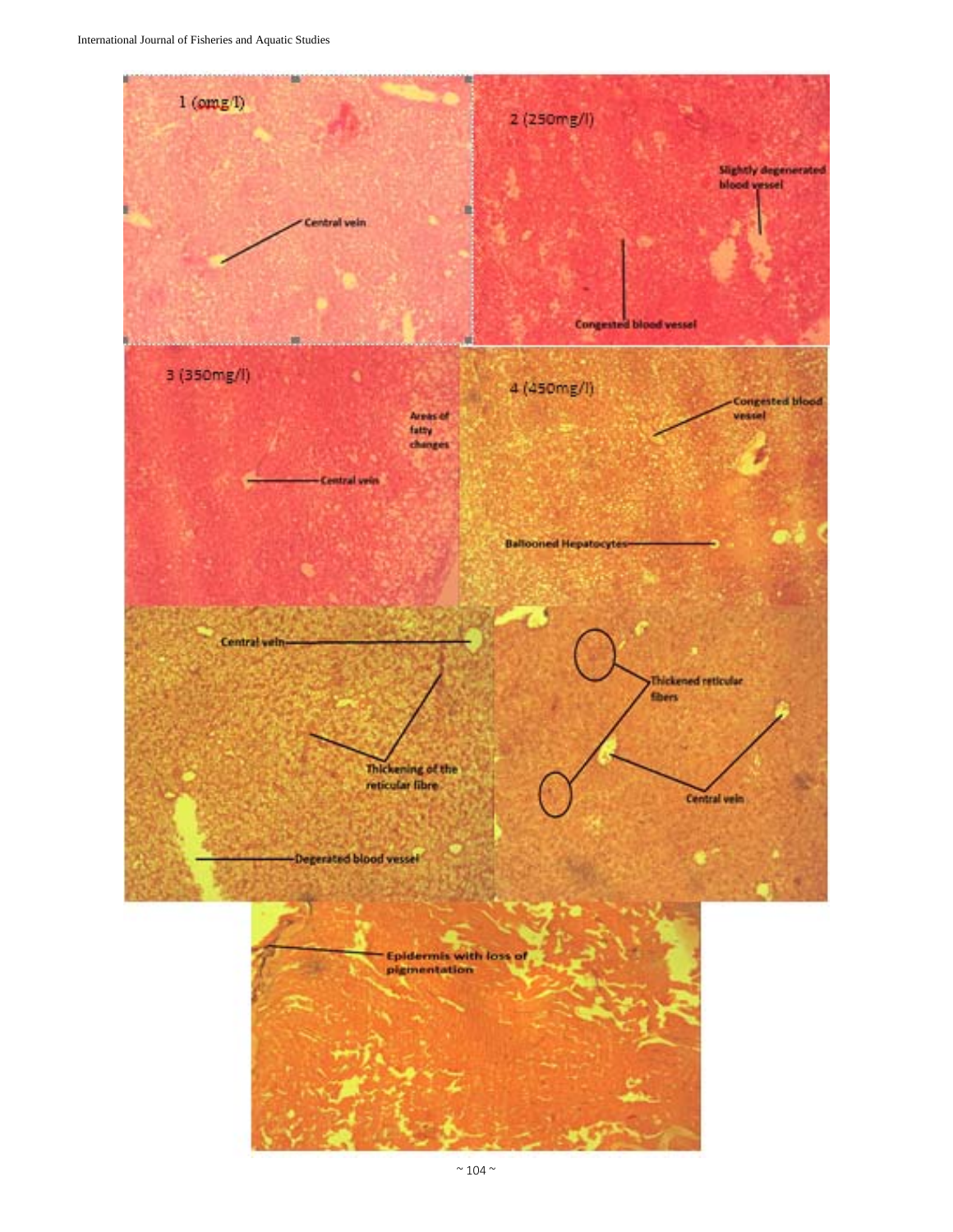| Concentration<br>(mg/l) | Figures 8-<br>14 | <b>Histological changes</b>                                                                                         |
|-------------------------|------------------|---------------------------------------------------------------------------------------------------------------------|
| Omg/l                   | 8                | Normal gill showing the filament, the lamellae and water channel                                                    |
| $250$ mg/l              | Q                | Section of the gill showing water channel filled with red blood cell and the filament of the<br>gills.              |
| $350$ mg/l              | 10               | Section of the gill showing water channel filled with Red Blood Cell (Sign of Trauma)                               |
| $450$ mg/l              |                  | Section of the gill showing haemorrhage in the water channel with detachment of the lamella                         |
| $550$ mg/l              | 12               | Section shows haemorrhage in the water with the detachment of the lamella.                                          |
| $650$ mg/l.             | 13               | Section shows water channel filled with red blood cells, fusion of the lamella and<br>degeneration of the filament. |
| $750$ mg/l.             | 14               | Section shows degenerated filament, fusion of the lamella and water channel congested with<br>red blood cells.      |

**Table 12:** Histological changes in gill of *Clarias gariepinus* exposed *Coconuut Water*

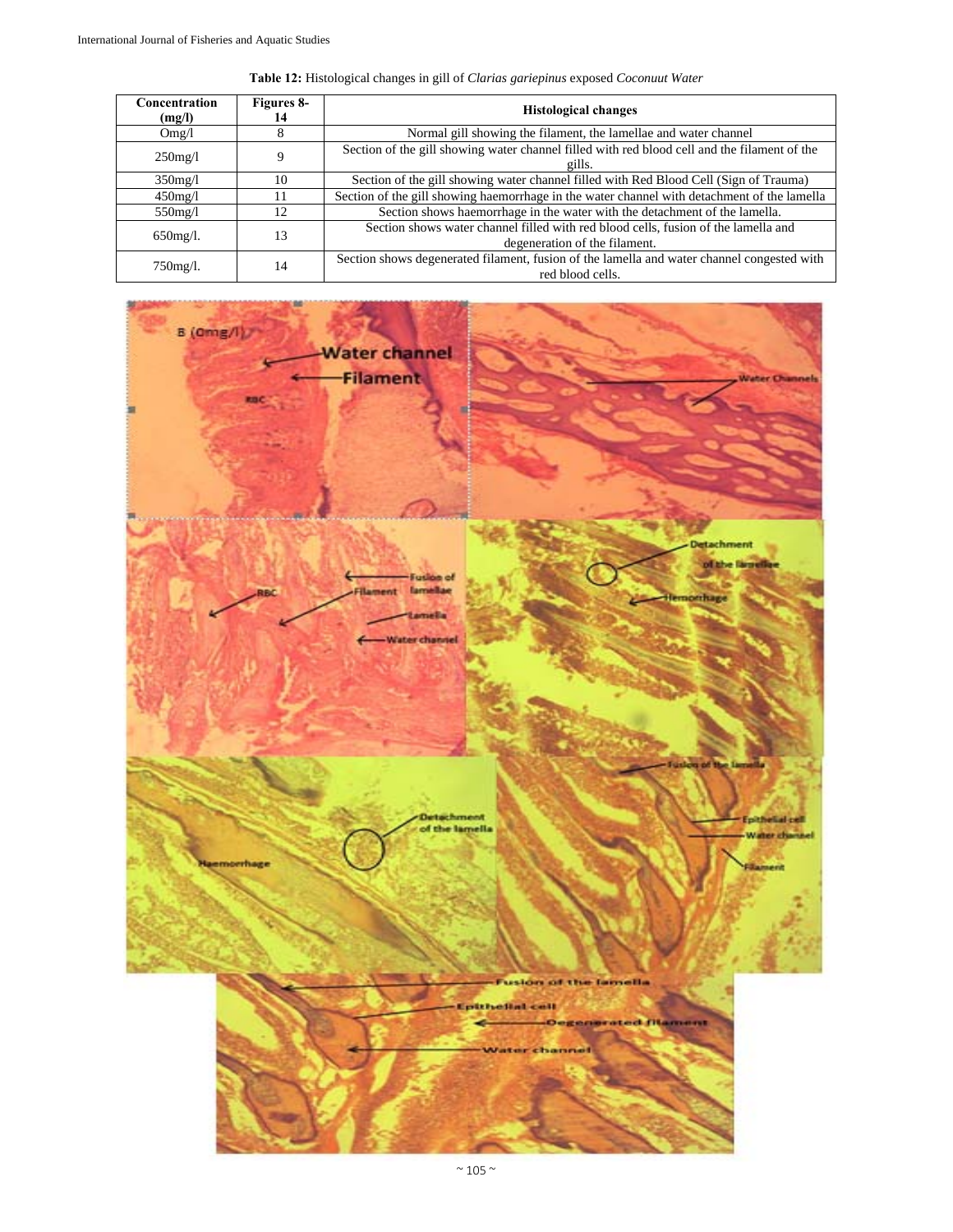| Concentration (mg/l) | Figures $15 - 21$ | <b>Histological changes</b>                                                                                                        |
|----------------------|-------------------|------------------------------------------------------------------------------------------------------------------------------------|
| Omg/l                | 15                | Normal skin tissue, showing the epidermis and the underlying dermis.                                                               |
| $250$ mg/l           | 16                | Skin tissue showing normal keratin of the skin.                                                                                    |
| $350$ mg/l           | 17                | Tissue showing normal appearance of the skin with normal keratin without<br>epidermal thickening                                   |
| $450$ mg/l           | 18                | Normal appearance of the skin with normal keratin appearance.                                                                      |
| $550$ mg/l           | 19                | Normal appearance of the skin epidermal layer with no visible thickening of the<br>epidermis and degeneration of the upper dermis. |
| $650$ mg/l.          | 20                | Section shows keratin that is histologically abnormal, with severe thinning of the<br>granular layer.                              |
| 750mg/l.             | 21                | Section shows noticeable loss of pigmentation of the keratinlayer.                                                                 |

**Table 13:** Histological changes in skin of *Clarias gariepinus* exposed *Coconuut Water*



# **4. Discussion**

The 96hour LC<sub>50</sub> of *Cocos nucifera* to juvenile African Catfish *Clarias gariepinus* is presented in table 1, and fig 4-9 is 2.5mg/l with 95% confidence interval 47.1576 -100.3957 and

the maximum safe concentration range between 2.5-25mg/l to 7.5 -75mg/l, Koesoemadinata (1980)<sup>[41]</sup>, he stated that the safe level of a compound is derived by multiplying the  $96$  -hLC<sub>50</sub> with an application factor of 0.1 -0.01 such application factor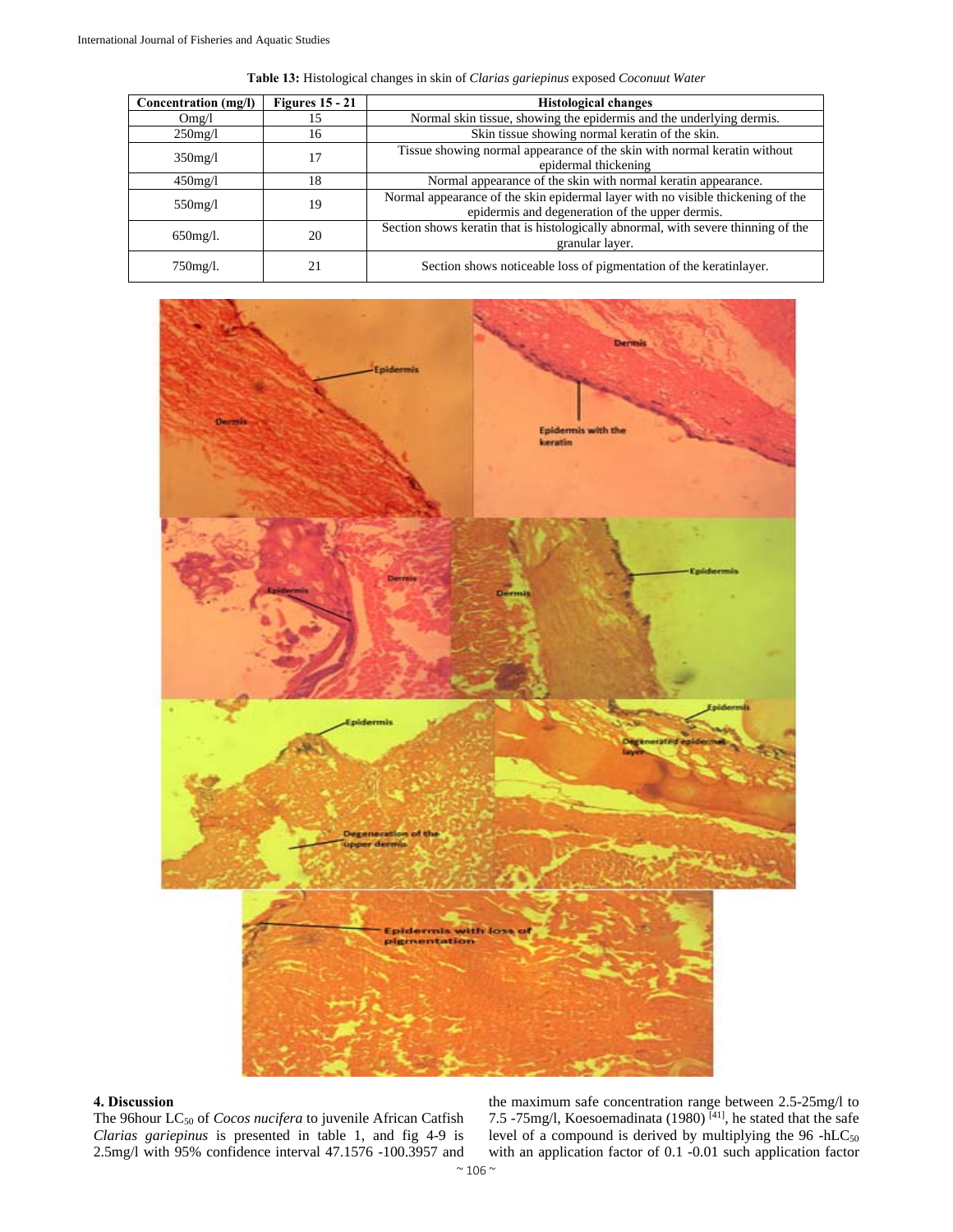are applied to acute toxicity test data to estimate the concentration that is safe for chronic exposure and is closely related to the work of Ayuba and Ofojekwu  $(2002)$ <sup>[16]</sup> who reported the effect of acute toxicity of the root extract of Datura innoxia to African catfish (*Clarias gariepinus*) fingerlings and reported that the 96hourL $C_{50}$  was 204.17mg/l with lower and upper confidence limit of 125.89 and 384.59mg/l. The 96h  $LC_{50}$  in the present result is lower than the result reported by Oti (2002)  $[50]$  who reported 96hLC<sub>50</sub> of 50.12mg/l on the toxic effect of cassava mill effluent on the African *Catfish Heteroclarias* hybrid of *Heterbranchus bidorsalis* male and *Clarias gariepinus* female

The result of haematological parameters of *Cocos nucifera* to juvenile African Catfish *Clarias gariepinus* is presented in table 6 which shown increases in red blood count, RCD-WS, RCD-WCV from 39.30  $\pm$ 2.44, 11.10  $\pm$  0.52, 1.97  $\pm$ 103.87 and 1.98 $\pm$ 16709.68 in control to 59.64  $\pm$ 8.44, 51.54 $\pm$  27.78, 1.97  $\pm$ 70.35 and 6.87  $\pm$ 3592.12, in the concentration of 250mg/l, 350mg/l and 650mg/l, agrees with the work of Annune *et al.*  $(2002)$  [11] who reported increase in red blood count RCD-WS, RCD-WCV in lower concentration of ringworm plant, *Senna alata* used in poisoning water.

The result of biochemical parameters of *Cocos nucifera* to juvenile African Catfish *Clarias gariepinus* is presented in table 7 shows an increase in Ash and Protein from  $0.6 \pm 0.54$ and  $27.01 \pm 0.24$  in control to  $0.88 \pm 0.12$  and  $27.42 \pm 0.46$  in the concentration of 750mg/l is close to the work of Orue, and Uner,(1999)<sup>[24]</sup> who reported increase in liver protein follow in exposure to 2,4 Diamine for 30 days and they was a decrease in moisture, ether extract, nitrogen free extract and energy, from 73.78  $\pm$ 10. 73, 3.76  $\pm$  0.34, 0.50 $\pm$ 0.08 and 1.44  $\pm 2.10$  in control to 68.13  $\pm 0.38$ , 3.17  $\pm$  0.09,0.37  $\pm 0.06$  and  $1.39 \pm 1.41$  in higher concentration of 750mg/l and is similar to the work of Bradified and Rees (1978) who reported that toxicants act by disruption of cell membrane permeability replacing the structural or electrochemical important elements in cell which cause functional failure of the organism.

The result of plasma electrolytes *Cocos nucifera* to juvenile African Catfish *Clarias gariepinus* is presented in table 8, which showed increase in sodium from 1.06±4.83 in the control to  $74.54 \pm 26.09$  and the potassium(K) value exhibited similar trend to sodium from  $40.54 \pm 3.43$  in 0mg/l to 24. 14 ±10.34 in 750mg/l, the sodium and potassium were significantly( $p$  <0.05)lower than the exposed groups than the control recorded in this work is in agreement with the work of Kori-siakpere (2000) [42] who reported the electrolytes response to sub-lethel concentrations of potassium permanganate in African Catfish *Clarias gariepinus* in higher concentration of 750mg/l similar result to the work of Etsler and Edmunds (1906) who observed an increase concentration of sodium, potassium and chlorine in the blood plasma of *Clarias gariepinus* exposed to various concentration of glyphosate herbicide.

The behavioural respons of Clarias gariepinus agreed with the work of Aleem (1988) <sup>[10]</sup>, who observed an increase in erratic swimming and loss of reflex for the test fish as the concentration of tobacco dust were increase and this could probably be due to irritation from increased nicotine content of tobacco

## **5. Conclusion**

This study was conducted to determined effect of coconut water to a cultivable fish species, the African catfish (Clarias gariepinus) juveniles. The 20, 24, 36, 48, 72 and  $96LC_{50}$  of coconut water to juvenile catfish were 750mg/l, 650mg/l, 550mg/l, 450mg/l, 350mg/l, and 250mg/l. While the total mortality occurred at a concentration of 750mg/l within 24hours exposure period respectively. Haematological examination shown an increase in blood cell count (RCD-WS), (RCD-WCV), and Platelet from,  $39.30 \pm 2.44$ ,  $11.10 \pm 0.52$ , 1.97  $\pm$ 103.87 and 1.98 $\pm$ 16709.68 in control to 59.64  $\pm$ 8.44, 51.54 $\pm$  27.78, 1.97  $\pm$  70.35 and 6.87  $\pm$ 3592.12, in the concentration of 250mg/l, 350mg/l and 650mg/l, while there was a decrease in Haematocript, MCV, MCH, LYMH, HMB, RBC from,  $25.27 \pm 5.59$ ,  $1.23 \pm 8.24$ ,  $46.50 \pm 1.60$ ,  $97.700 \pm 1.60$ 0.45, 37.94  $\pm$  1.50, 9.63  $\pm$  2.41 and 6.37  $\pm$ 6.87 in control to  $15.03 \pm 13.08$ ,  $1.07 \pm 66.78$ ,  $28.00 \pm 22.59$ ,  $64.84 \pm 56.16$ , 24.20  $\pm 20.97$ , 5.47  $\pm$  4.77 and 1.30  $\pm 1.12$  in higher concentration of 750mg/l throughout the test in juvenile catfish *Clarias gariepinus*. This work is close to the work of Olalade *et al*., (2010) [46], who reported that *Clarias gariepinus*  fingerlings exposed to sub - lethal concentration of *D. innoxia*  root extract for 12 weeks caused a significance decrease in RBC, HB, and MCV valves.

The result of biochemical parameters shows a decrease in moisture, ether extract, nitrogen free extract and energy, from 73.78  $\pm$ 10.73, 3.76  $\pm$  0.34, 0.50  $\pm$  0.08 in the control to 68.13  $\pm 0.38$ , 3.17  $\pm$  0.09, 0.37  $\pm$  0.06 and 1.39  $\pm 1.41$ , in higher concentration of 750mg/l, Also there was an increase in Ash and Protein, from  $0.6 \pm 0.54$  and  $27.01 \pm 0.42$  in the control to  $0.84 \pm 0.14$  and  $26.28 \pm 0.92$  I the concentration of 350mg/l. In the plasma electrolyte of catfish juvenile to coconut water, there was an increase in sodium from  $1.06 \pm 4.83$  in the control to 74.54  $\pm 26.09$  in the concentration of 750mg/l, while in potassium; there was a decrease from  $40.54 \pm 3.43$  in the control to 24.14  $\pm$ 10.34 in higher concentration of 750mg/l. Behavioral responses of African catfish Clarias gariepinus to coconut water include: air gulping, operculum movement, loss of reflex, discoloration, erratic swimming.

The result of histopathological responses of skin, gill and liver of the test organisms to aqueous extract of coconut water showed different level of degeneration of cells, hypertrophy of gill arch, disarrangement of hepatic cell, necrosis, vacuolation, sign of trauma the gill, detachment of lamella, vessels congested with blood vessels, liver hypoxia, degeneration of the upper dermis and severe thinning of the underlying granular layer. Damages became severs with increase in concentration of aqueous extract and time exposure. There are no significant changes in the water quality during and after the experiment. The result of the tests provided the baseline information and established safe limits of using coconut water in fresh water fish farm. The fish finally settled at the bottom motionless with slow operculum movement. The results of physio-chemical parameters obtained before the test, during the test and after the test showed that the death of fish is not as a result of poor water quality but coconut because in the control the fish do not undergo any behavioral sign or death. The result of the tests provided the baseline information and established safe limits of using coconut water in fresh water fish farm.

## **6. References**

- 1. Adakole JA. Changes in some Hematological parameters of the African catfish (clarias gariepinus) to rubber research in biology. 2012, 3(4).
- 2. Adewoye SO. Haematological and biochemical changes in *Clarias gariepinus* exposed to *Trephosia vogelii*  extract. Advances in Applied Science Research. 2010;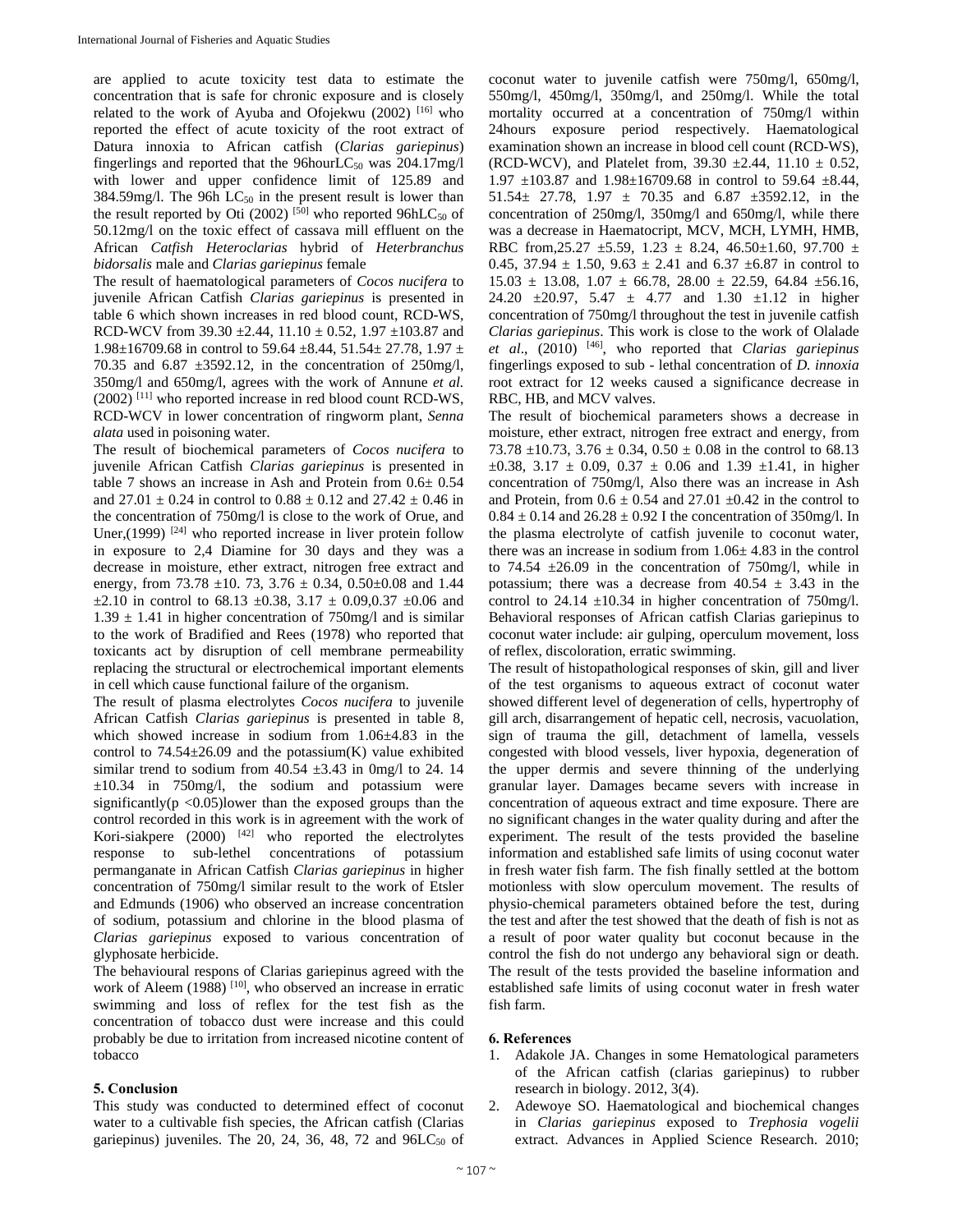1(1):74-79.

- 3. Ademoroti, C.M.A Standard Methods for Water and Effluent Analysis (1st ed), March Print and Consultancy, Benin, Nigeria, 1996.
- 4. Adeyeye E.I. and I.I. Faleye, Proximate and mineral composition of Bamboy uonopozense, A Bevr Proceeding of the 27th International Conference of the Chemical Society of Nigeria, 2004; 230-232.
- 5. Adhikari S, Sarkar B. *et al.* Effect of cypermethrin and carbopuran on certain hematological parameters and prediction of their recovery in a freshwater teleost, labeo rohita (Ham). Ecotoxicol. Environ. saf 2004; 58:220-226.
- 6. Aiyeloga AA, Bello OA. Ethrobotanical potentials of common herbs in Nigeria. A case study of Enugu State Educational Research and Review. 2006, 1.
- 7. AOAC Association of Official Analytical Chemists international (AOAC) Official methods of analysis, 17th edition AOAC International, Gaithersburg, MD, USA 2000.
- 8. Anurag P, Rajamohan T. Cardioprotective effect of tender coconut water in experimental myocardial infarction. Plant Foods. Hum. Nutr 2003; 58:1-12.
- 9. Alleyne T, Roache S, Thomas C, Shirley A. The control of hypertension by use of coconut water and mauby: Two tropical food drinks. West Indian Med. J. 2005; 54:3-8.
- 10. Arditti J. Micropropagation of Orchids, 2nd ed.; Blackwell Publishing: Oxford, UK, 2008, II.
- 11. Ajani F, Awogbade AA. Hematological Changes of the African Catfish *Clarias gariepinus* (Burchell, 1822) Juveniles Induced by Diuron. British Biotechnology Journal. 2012; 2(4):247-256
- 12. Akinrotomi OA, Gabriel UU, Ariweriokuma SV. Heamatoxicity of cypermethrin to African catfish clarias gariepious under laboratory conditions. Journal of environmental engineering and technology. 2012, 2.
- 13. Aleem An assessment of tobacco waste for control gastropod Tympanotonus fucatus (Linnacus) in brackish water fish ponds Aquaculture, View at scopus 1988; 73(1- 14):19-25.
- 14. Annune PA, Ekpendu FOE, Egbonaya nc. Acute toxicity of aqueos extracts of senna alata to juvenile tilapia Oreochromis niloticcus (Trewavas) Book of Abstract, FISON I8'TH-22'nd Nov. Uyo, Nigeria, 2002.
- 15. Aragão WM, Ribeiro FE, Tupinambá EA, Siqueira ER Variedades e híbridos de coqueiro. In: Aragão WM (Ed.) Coco: Pós-Colheita. Embrapa Informação Tecnológica, Brasília, DF. (Série Frutas do Brasil, 29), 2002, 26-34
- 16. Ayoola SO. Modern fish farming techniques (Aquaculture). Glamour books Ltd. Dugbe, Ibadan Nigeria, 2010, 180.
- 17. Asian and Pacific Coconut Community (APCC). International Codes and Standard for Aqueous Coconut Products, 2nd draft. Standards Task Force, Asian and Pacific Coconut Community: Jakarta, Indonesia, 1994.
- 18. Ayotunde EO. Toxicity of Drumstick *Moringa oleifera* to Nile Tilapia Oreochromis niloticus (Linn 1757), and African Catfish Clarias gariepinus (BURCHELL 1822). Ph.D. Thesis Federal University of Technology, Akure, Ondo state, Nigeria, 2006.
- 19. Ayuba VO, Ofojekwu PC. Acute toxicity of the jimson's weed (datura innoxia) to the African Catfish (*Clarias gariepinus*) Fingerlings AJOL. J Aqua Sci. 2002, 17(2).
- 20. Bennett BC. Twenty five important plant families B. C. Bennett, Editor. UNESCO Encyclopedia of life support

system, 2007.

- 21. Campbell D, Obuya S, Spoo M. A simple method for small scale propagation of *Clarias gariepinus* in Western Kenya, Field document no. 2, FAO/TCP/KEN/4551, 1995, 27.
- 22. Campbell-Falck D, Thomas T, Falck TM, Tutuo N, Clem K. The intravenous use of coconut water. Am. J Emerg. Med. 2000; 18:108-111.
- 23. Campbell-Falck D, Thomas T, Falck TM, Tutuo N, Clem, K. The intravenous use of coconut water. Am J Emerg. Med. 2000; 18:108-111.
- 24. Coconut Research centre Coconut (cocos nucifera). Retrieved 7, June, 2014 from, 2004.

http://www.coconutresearchcentre.org.

- 25. Dahunsi S, Oranusi U. Hematological responsed of clarias gariepinus, to rubber processing influent. Annual review and research in biology. Science domain international, 2013, 3(4).
- 26. Harries HC. The evolution, dissemination and classification of Cocos nucifera L. The Botanical Rev 1978; 44:265-319.
- 27. Orue EO, Uner N. Effect of 2, 4-Diamine on parameters of Protein and Carbohydrate Metabolism in the serum, muscle and liver of Cyprinus carpio. Environ. poll 1999; 105:267-272.

Esi.stanford.edu/…/circulations.htm

- 28. Etsler R, Edmunds PH. Effect of endrim on blood and tissue chemistry of a marine fish. Trans. Soc 1966; 95:153-159.
- 29. FAO Fishery Information Data and Statistical Services. Aquaculture Production FAO fisheries circular 2003; 815:20-21.
- 30. FAOSTAT. Production. Crops. Coconut, 2011. http://faostat.fao.org.
- 31. Federal Department of Fisheries (FDF), Fisheries statistic of Nigeria, published by federal department of fisheries, 2nd edition, 1990, 31.
- 32. Ferturoti EO. Effect of supplementary feeding and organic manuring on the production of African Catfish, Clarias gariepinas (Beurchell 1822). J West Apri fish. 1989; 4:187-195.
- 33. Narayana Rao, Srikanth GBK, Ramu G. Haematological Changes In The Fresh Water Fish, *Channa Punctatus* Due To The Effect of Rayon Industry Effluents. *Fisheries Research Laboratory*, 1999.
- 34. Gertjan, Johannes. Handbook On The Artificial Reproduction And Pond Rearing Of The African Catfish *Clarias Gariepinus* In Sub-Saharan Africa FAO, Fisheries Technical Paper 362 Rome, 1996.
- 35. George EF, Sherrington PD. Plant Propagation by Tissue Culture-Handbook and Directory of Commercial Laboratories; Exegetics Ltd: Edington, UK, 1984.
- 36. Goh GYI, Koren G. Folic acid in pregnancy and fetal outcomes J Obstet. Gynaecol. 2008; 28:3-13.
- 37. Gunni Bee, Luc Baudouin, Kenneth Olsen M. "independent origins of cultivated coconut (cocos nucifera L) in the old world tropics.doi10-1377 T-Journal Pone 0021143. 2011.
- 38. Herwig N. Handbook of drug and chemical used in the treatment of fish disease: A manual of fish farm and material Media. Charles Thomas Pub. Sprinfield Illinois U.S.A. 1979.
- 39. Heo HJ, Hong SC, Shin DH. Inhibitory Effect of Zeatin, Isolated from Faitoua Villosa, on acetyicholinesterase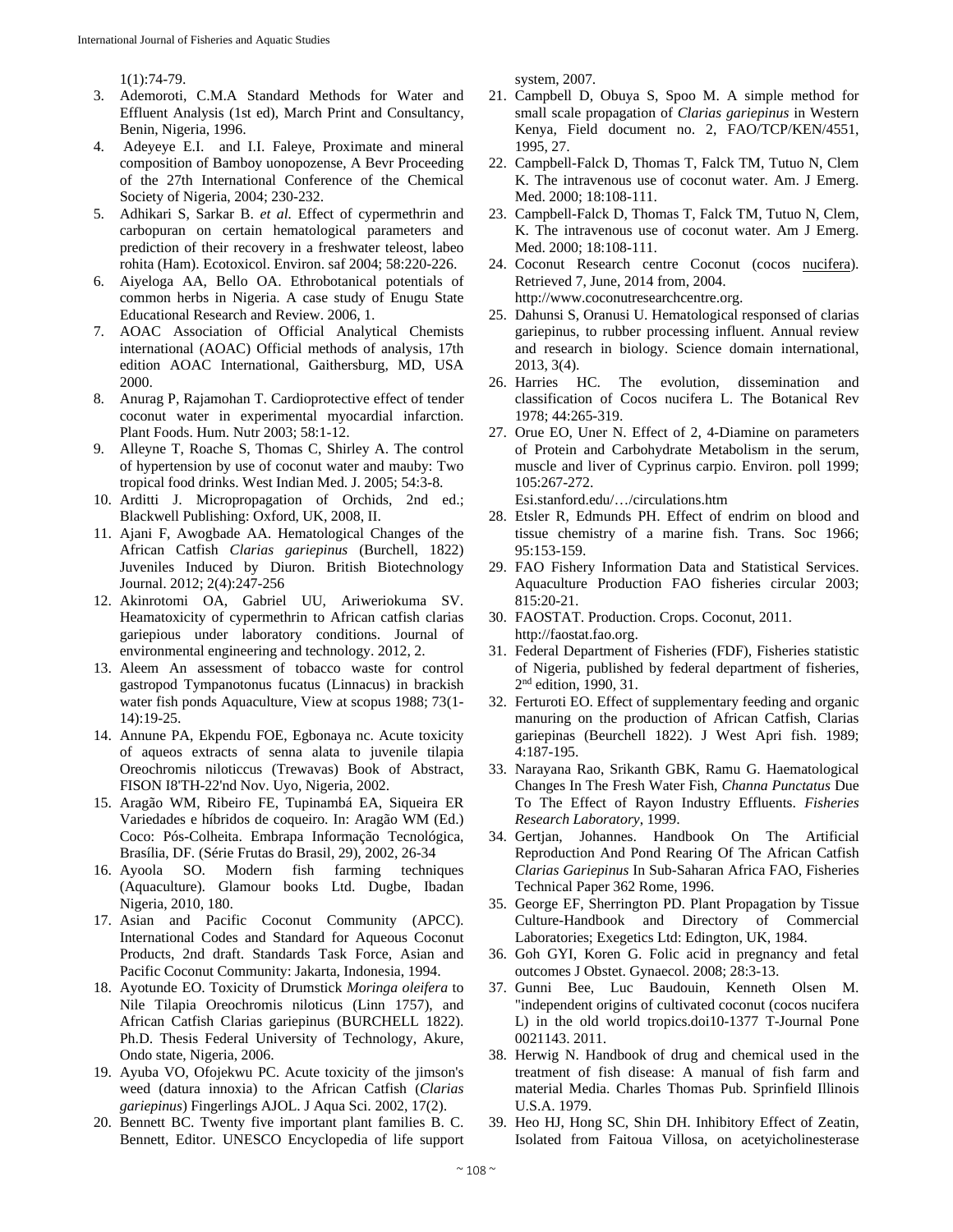activity from pciz cells. Mol. Cells 2002; 13:113-117.

- 40. Ighwela KA, Ahmad AB, Abol-Munaf AB. Haematological Changes in Nile Tilapia *(Oreochromis niloticus)* Fed with Varying Dietary Maltose Levels. World Journal of Fish and Marine Sciences. 2012; 4(4):376-381
- 41. Jackson JC, Gordon A, Wizzard G, McCook K, Rolle R. Change in chemical composition of coconut (cocos nucifera L. ) water during maturation of fruit J Sci. food Agri. 2004; 84:1049-1652.
- 42. Jean WH, Young, Liya Ge, Yan Fei Ng, Swee Ngin Tan. The chemical Composition and Biological properties of coconut (cocos Nucifera L) water molecules 2009; 14:5144-5164.
- 43. Janick J, Paull RE. *The Encyclopedia of Fruit & Nuts*; CAB International: Wallingford, UK, 2008, 112.
- 44. Kende H, Zeevaart J. The five Classical plant hormones. Plant Cell 1997; 9:1197-1210
- 45. Koesomadinata S. Pesticides as a major constraint to integrated agricultural integrated agriculture-aquaculturefarming system. ICLRM conference proceedings 4. International Center for Living Aquatic Resources Management, Manila Philippines and Southeast Asian Regional Centre for Graduate study and Research in Agriculture, Los banos, Phillipine, 1980.
- 46. Koesomadinata, S. acute toxicity of the insecticide formulation of endosulphan, chlorpyrifos, and chlorfluazuron to three freshwater fish species and freshwater giant prawn. Jurnal penelitian perikan Indonesia. 2000; 4(3-4):36-43.
- 47. Kori-siakpere Ovie. (2000) Electrolytes response to sublethel concentration of potassium permanganate in African Catfish; Clarias gariepinus (Burchell, 1822). International Journal of Integrative Biology. 2009, 5(1).
- 48. Letham DS, Zeatin A. facter Inducing cell division isolated from zea mays life Sci. 1963; 2:569-573.
- 49. Matieswaran R, Devapaul A, Muralidharan S, Volmurugan B, Ignacimuhu S. Hematological studies of fresh water fish, clarias, batrachus (L) exposed to mercuric chloride international journal of integrative biology. 2008.
- 50. Miller Skoog CO, Saltza Von F, Strong MH, Kinetin FM. A cell division factions from deoxyribon onucleic acid. J Am Chem Soc. 1955; 77:1392-1393.
- 51. Olalade IA, Oginni O. Toxic Stress and Haematological effects of Nickel on *Clarias gariepinus* fingerlings. Journal of Environmental Chemistry and Ecotoxicology. 2010; 2(2):14-19.
- 52. Nirankush Paul, Rajarshi Roy, Sanjib Bhattacharya, Moulisha Biswas. Acute and sub-chronic toxicity study of Cocos nucifera leaf extracts in Mice. Journal of Advanced Pharmacy Education & Research. 2012; 2(2):74-81
- 53. Onisiriuka BC. Effect of sub lethal concentration of formalin on weight gain on African catfish Clarias gariepinus (Teugels). Ajol J Aqua Sci. 2002, 1(1).
- 54. Onusiiuka BC. Effect of sub lethal concentration of formalin on weight gain African Catfish, Clarias gariepinus (L). AJOL. J Aqua Sci. 2002, 15.
- 55. Oti EE. Acute toxicity of cassava mill effluent to the African Catfish Fingerlings AJOL: J of Aquatic Sci. 2002,  $17(1)$ .
- 56. Parma MJ, Loteste A, Campana M, Bacchetta C. Changes of hematological parameters in Prochilodus lineatus (Pisces, Prochilodontidae) exposed to sublethal

concentration of cypermethrin. Journal of Environmental Biology. 2007; 28(1):147-149

- 57. Patrick JW, Offler CE. Compartmentation of transport and transfer events in developing seeds. J Exp. Bot. 2001; 52:551-564.
- 58. Pumer S, Hail P, Maleck W, Petrioanu G. Influence of coconut water on homeostasis. Am. J Emerg. Med. 2001; 19:287-289.
- 59. Railo E, Nikinmae M *et al.* Effect of Sampling on blood parameters in the rainbow trout, salmogairderi, J Fish Res. Bd. Can. 1985; 26:725-732.
- 60. Rattan SIS, Clark BFC. Kinetin delays the onset of ageing characteristics in human fibroblasts. Biochem.Biophys, B. Micronutrients: oxidant/antioxidant status, Br. J Nutr. 2001; 85:567-574.
- 61. Romesh A, Saravanam M. Hematological and biochemical responses in a freshwater fish cyprinus carpio exposed to chloropyripos. Internal journal of integrative Biology. 2008.
- 62. Saiangurunathan B. Xavier Innocent and muthulakshimi Immune modulatory effect of Dietary Nelumbo Nucifera (lotus) in Growth and Hematology of Cirrhinus Mrigala challenged with pseudomonas aneruginosa. Journal of applied pharmaceutical science. 2012.
- 63. Sathaeshkumar P, Ananthan G, Senthil D, Kumar D. "Hematological and Biochemical parameters of different feeding behavior of teleost fishes velar estuary, India Springer Verlag Limited, 2011.
- 64. Satyabalan K. Coconut Varieties and Cultivars: Their Classification. Asian and Pacific Coconut Community, Jakarta, 1997.
- 65. Skelton P. A complete guide to the freshwater fishes of Southern Africa. Struik Publishers, Cape Town, 2001.
- 66. Sandhya VG, Rajamohan T. Comparative evaluation of the hypolipidemic effects of coconut water and lovastatin in rats fed fat-cholesterol enriched diet. Food Chem. Toxicol 2008; 45:3585-3592.
- 67. Seow CC, Gwee CN. Coconut milk: Chemistry and technology, Int. J Food Sci. Tech. 1997; 32:189-201.
- 68. Santoso U, Kubo K, Ota T, Tadokoro T, Maekawa A. Nutrient composition of kopyor coconuts (Cocos nucifera L.). Food Chem 1996; 57:299-304.
- 69. Summarwar S. Comparative Haematological Studies Of *Clarius Batrachus* In Bisalpur Reservoir And Pushkar Lake. Indian Journal of Fundamental and Applied Life Sciences*.* 2012, 2(2).
- 70. Svobodova D. Ravds, J. & Palackova. Unified method of Haematological examination of fish. Research Inst. of Fish Culture and Hydrobiology. Vonnony Czechoslovakia. 1991.
- 71. Summarwar, Santosh Verma. Study of selected Hematological indices of fresh water fish from Bisalpur Reservoir. Indian Journal of fundamental and applied life sciences. 2012, 2(2).
- 72. Teugels GG. Preliminary results of a morphological study of five nominal species of the subgenus *Clarias* (Pisces; Clariidae). J Nat. Hist. 1982a; 16(3):439-464.
- 73. Teugels GG. Preliminary data of a systematic outline of the African species of the genus *Clarias* (Pisces; Clariidae). Rev. Zool. afr 1982b; 96(4):731-748.
- 74. Teugels GG. The nomenclature of African *Clarias* species used in aquaculture. Aquaculture 1984; 38:373-374.
- 75. Tulecke W, Weinstein L, Rutner A, Laurencot H. The biochemical composition of coconut water (coconut milk)